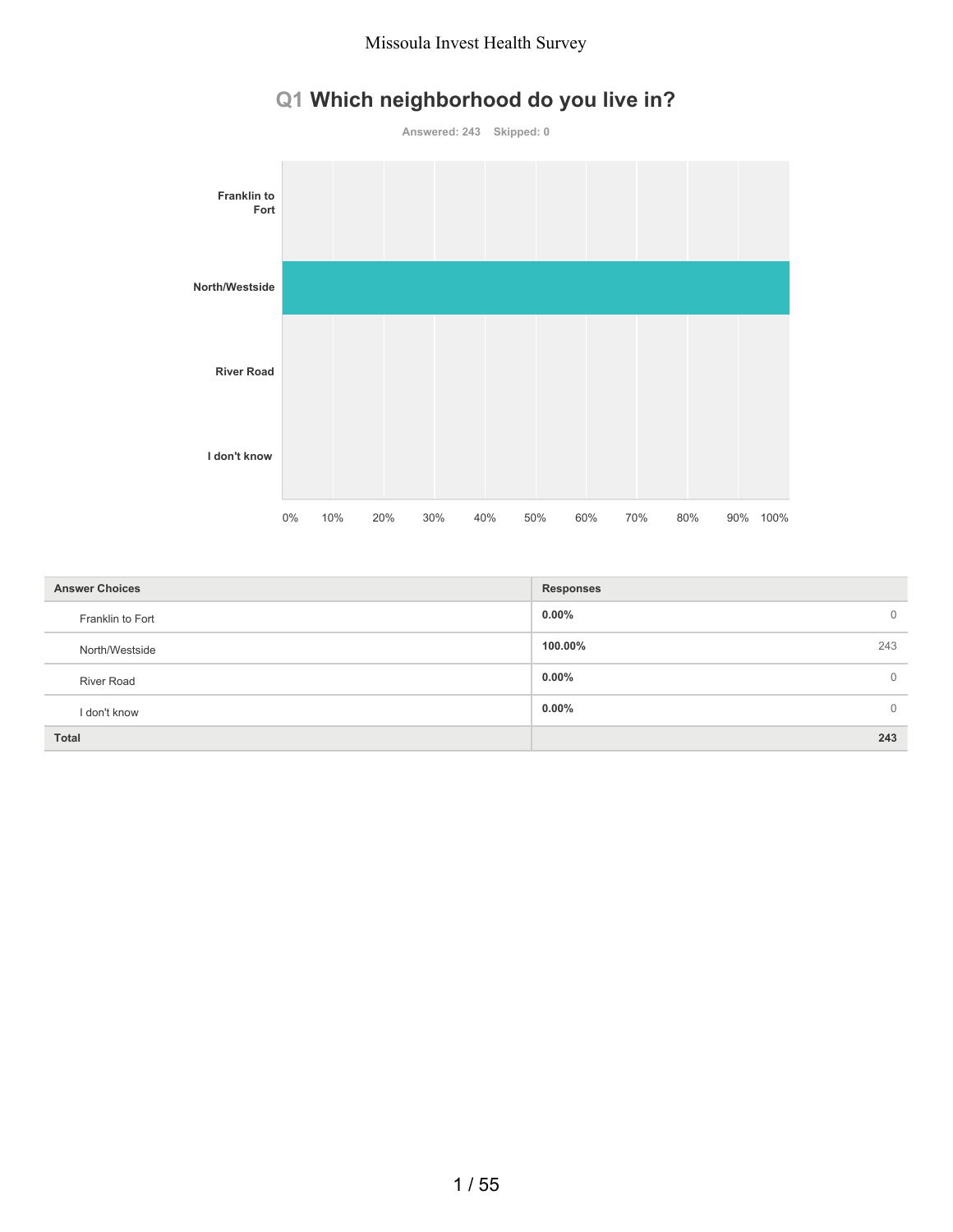

# **Q2 How would you describe your health?**

| <b>Answer Choices</b> | <b>Responses</b> |
|-----------------------|------------------|
| Excellent             | 14.05%<br>34     |
| Very good             | 36.36%<br>88     |
| Good                  | 85<br>35.12%     |
| Fair                  | 11.98%<br>29     |
| Poor                  | 2.48%<br>6       |
| <b>Total</b>          | 242              |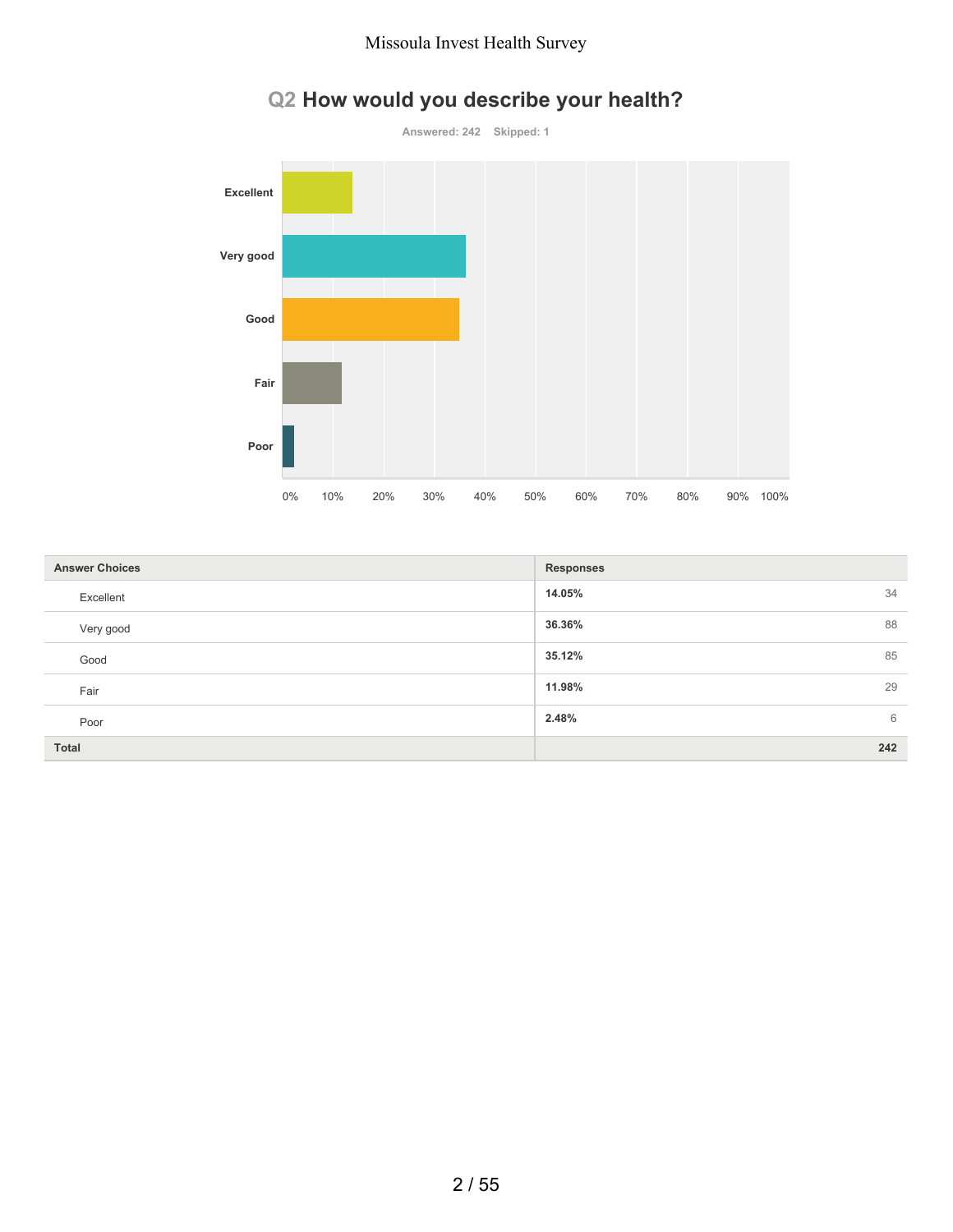### **Q3 Does anyone in your household smoke or use tobacco?**

**Answered: 235 Skipped: 8 Yes No** 0% 10% 20% 30% 40% 50% 60% 70% 80% 90% 100%

| <b>Answer Choices</b> | <b>Responses</b> |
|-----------------------|------------------|
| Yes                   | 21.28%<br>50     |
| <b>No</b>             | 185<br>78.72%    |
| Total                 | 235              |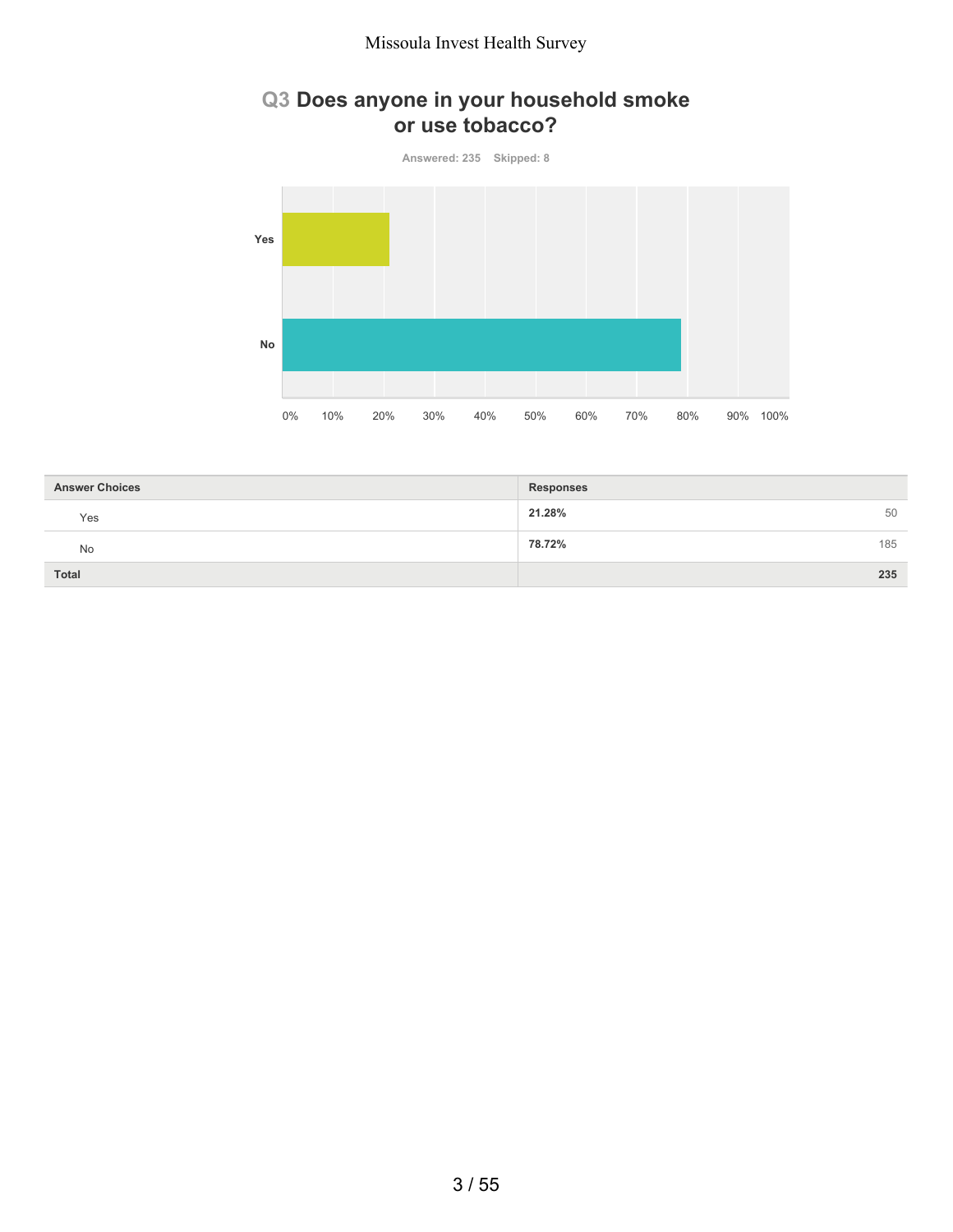

| <b>Answer Choices</b> | <b>Responses</b> |    |
|-----------------------|------------------|----|
| 0-7 days              | 11.76%           | 28 |
| 8-15 days             | 11.34%           | 27 |
| 16-23 days            | 20.17%           | 48 |
| 24-30 days            | 135<br>56.72%    |    |
| Total                 | 238              |    |

# 4 / 55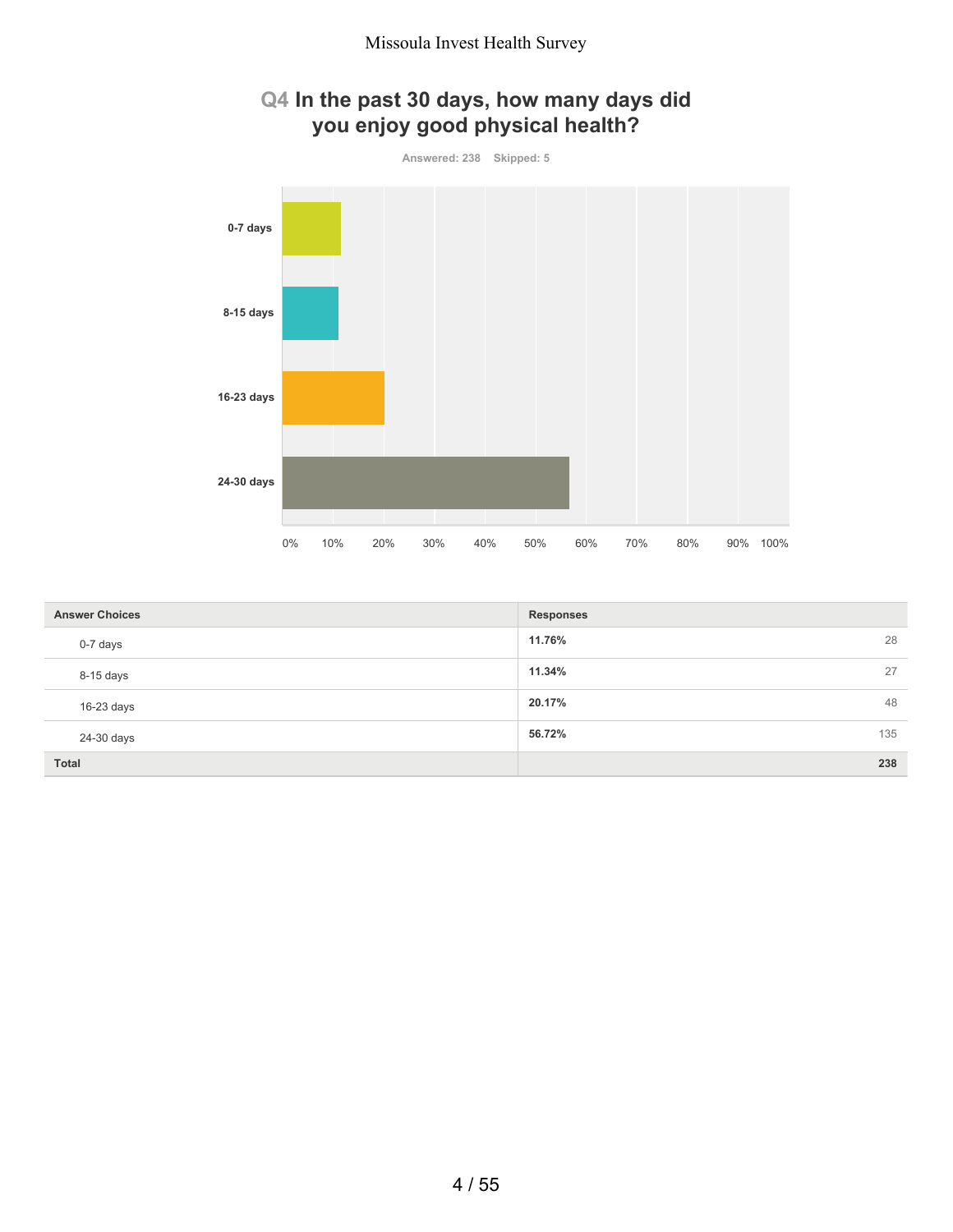### **Q5 In the past 30 days, how often did you exercise?**



| <b>Answer Choices</b> | <b>Responses</b> |
|-----------------------|------------------|
| 0-7 days              | 30.08%<br>71     |
| 8-15 days             | 70<br>29.66%     |
| $16-23$ days          | 58<br>24.58%     |
| 24-30 days            | 37<br>15.68%     |
| <b>Total</b>          | 236              |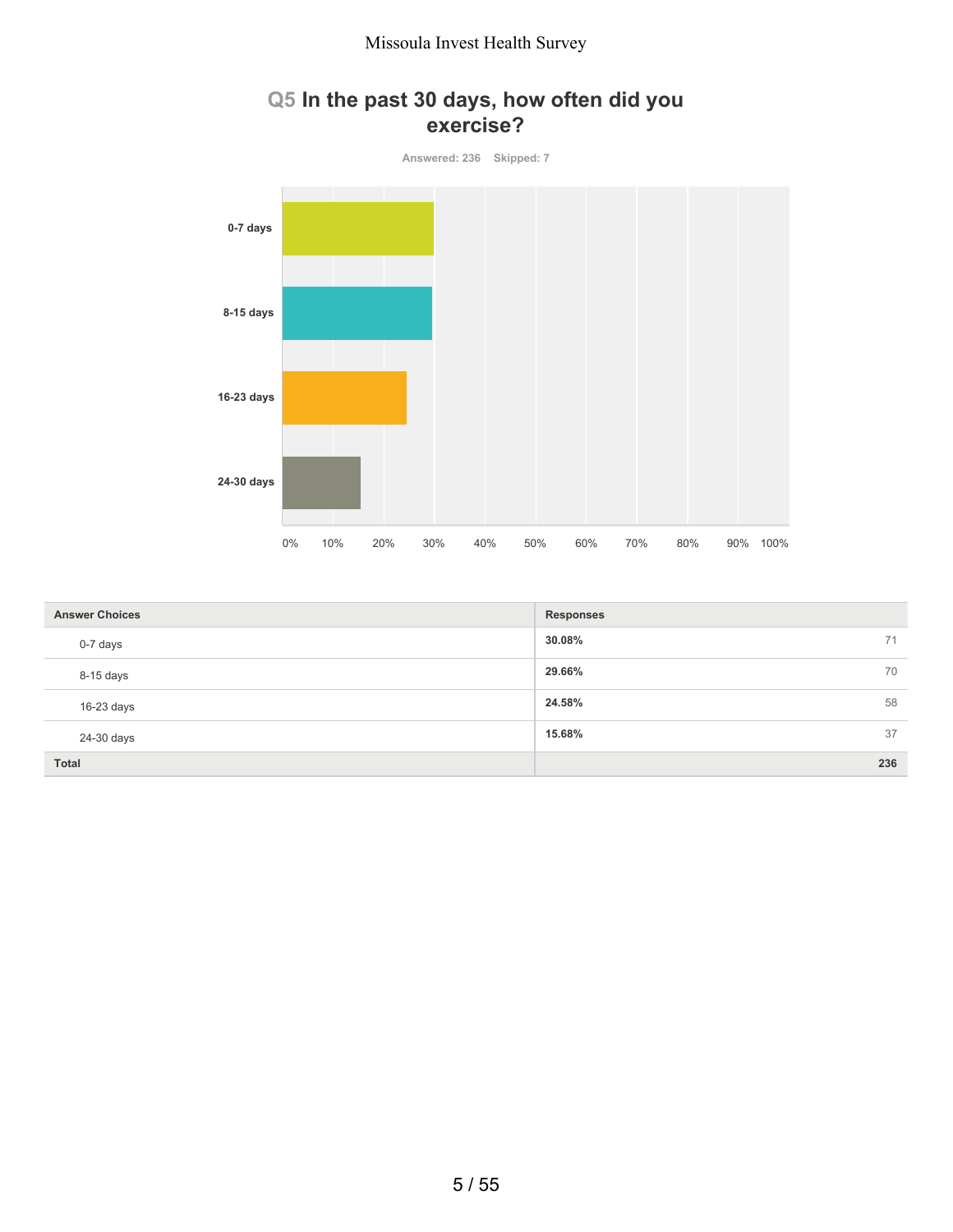



| <b>Answer Choices</b>                                         | <b>Responses</b> |    |
|---------------------------------------------------------------|------------------|----|
| Bad weather keeps me form exercising.                         | 39.67%           | 96 |
| I am not motivated to exercise.                               | 31.82%           | 77 |
| I am physically unable to exercise.                           | 9.92%            | 24 |
| I don't enjoy exercising.                                     | 8.26%            | 20 |
| I don't have a place to exercise.                             | 9.92%            | 24 |
| I don't have time to exercise.                                | 32.23%           | 78 |
| I have no one to exercise with.                               | 14.88%           | 36 |
| It costs too much to exercise.                                | 11.16%           | 27 |
| Nothing: I am able to get the amount of exercise I want/need. | 30.99%           | 75 |
| Other (please specify)                                        | 11.98%           | 29 |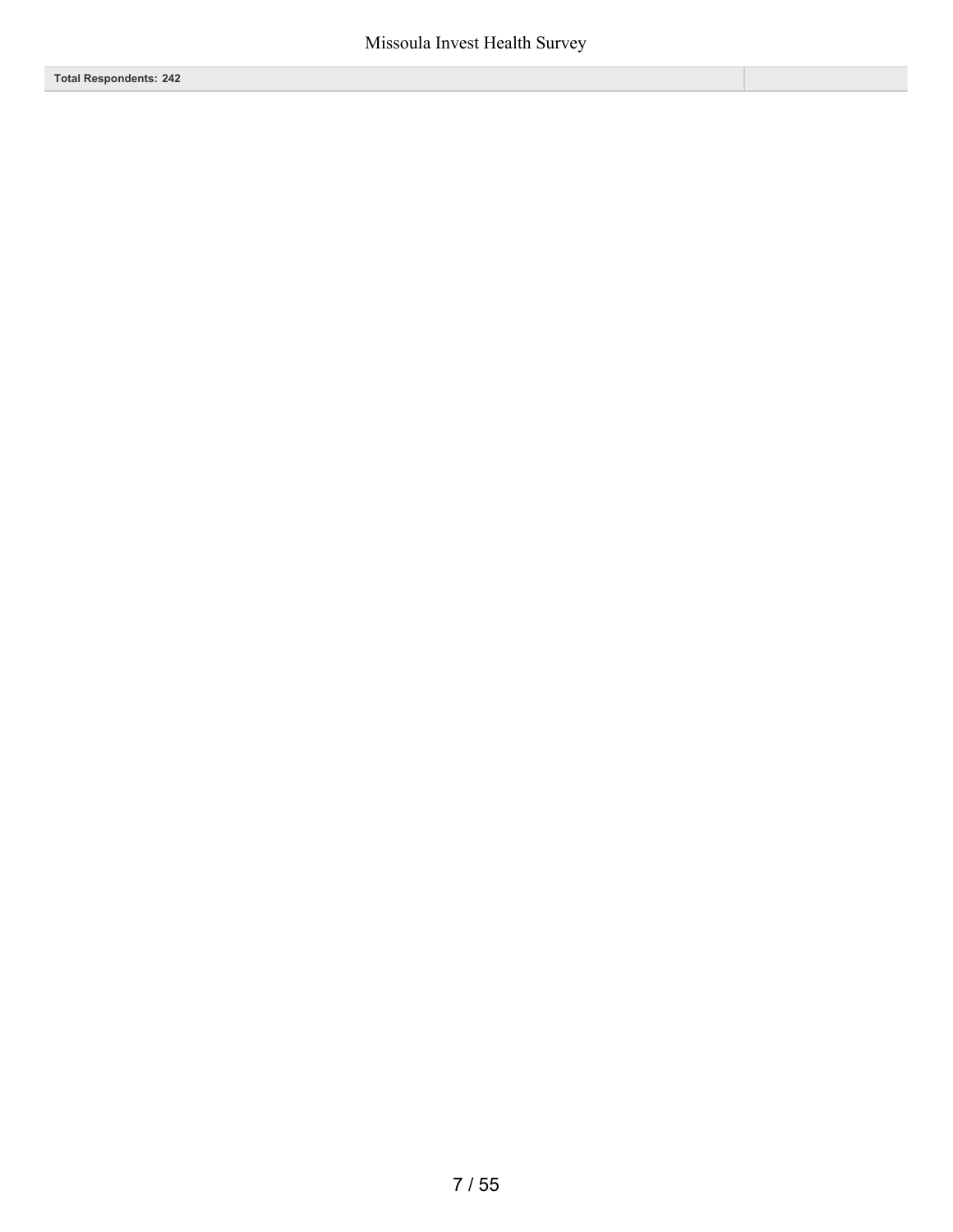# **Q7 Do you eat 5 servings of fruits and vegetables a day?**

**Answered: 234 Skipped: 9**



| <b>Answer Choices</b> | <b>Responses</b> |
|-----------------------|------------------|
| No                    | 67.09%<br>157    |
| Yes                   | 32.91%<br>77     |
| <b>Total</b>          | 234              |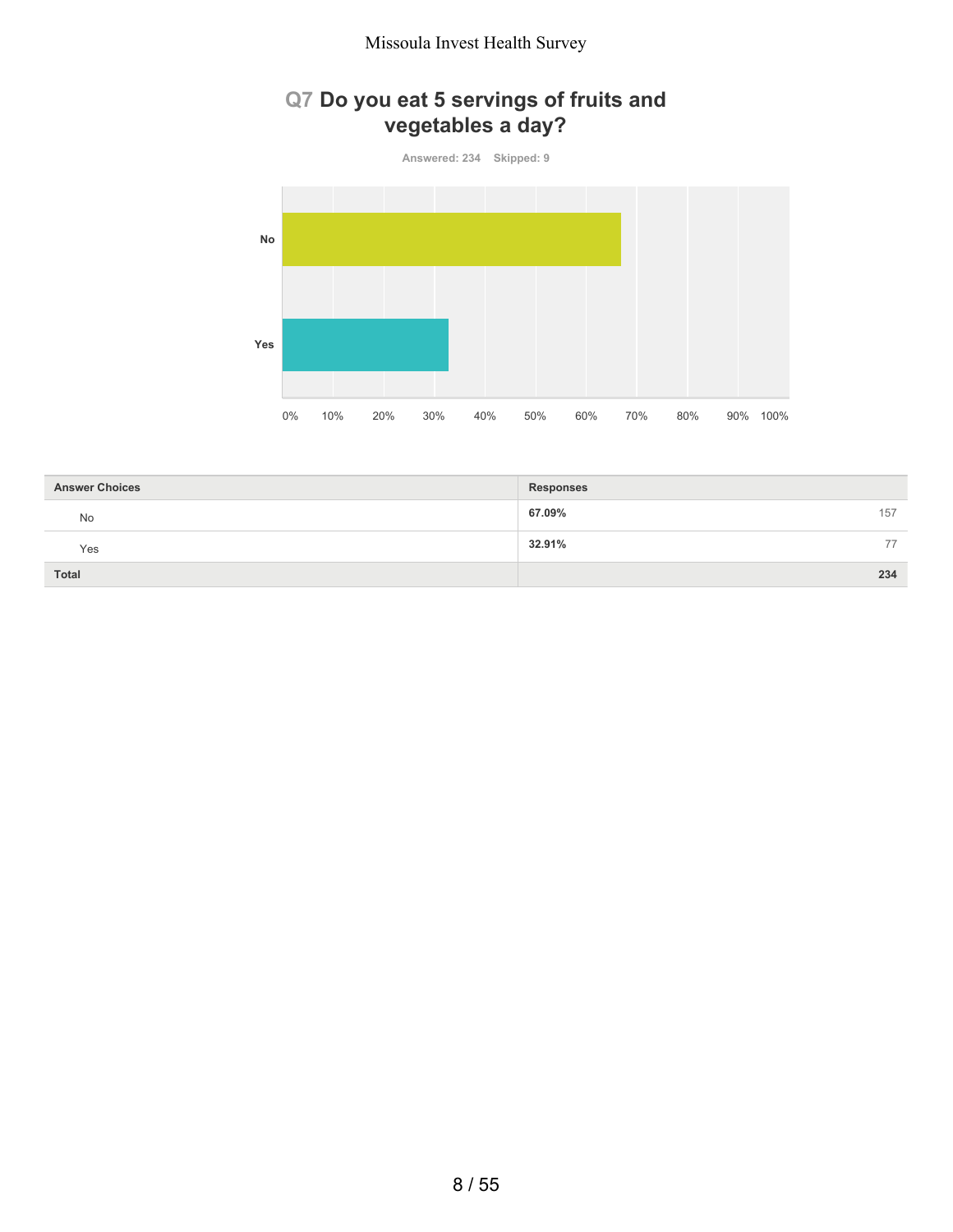### **Q8 How many sugar-sweetened drinks do you typically drink daily? (including sweetened coffee, sports drinks, etc)**



| <b>Answer Choices</b> | <b>Responses</b> |
|-----------------------|------------------|
| None                  | 52.67%<br>128    |
| $1 - 2$               | 41.56%<br>101    |
| $3 - 4$               | 4.53%<br>11      |
| 4 or more             | 1.23%<br>3       |
| <b>Total</b>          | 243              |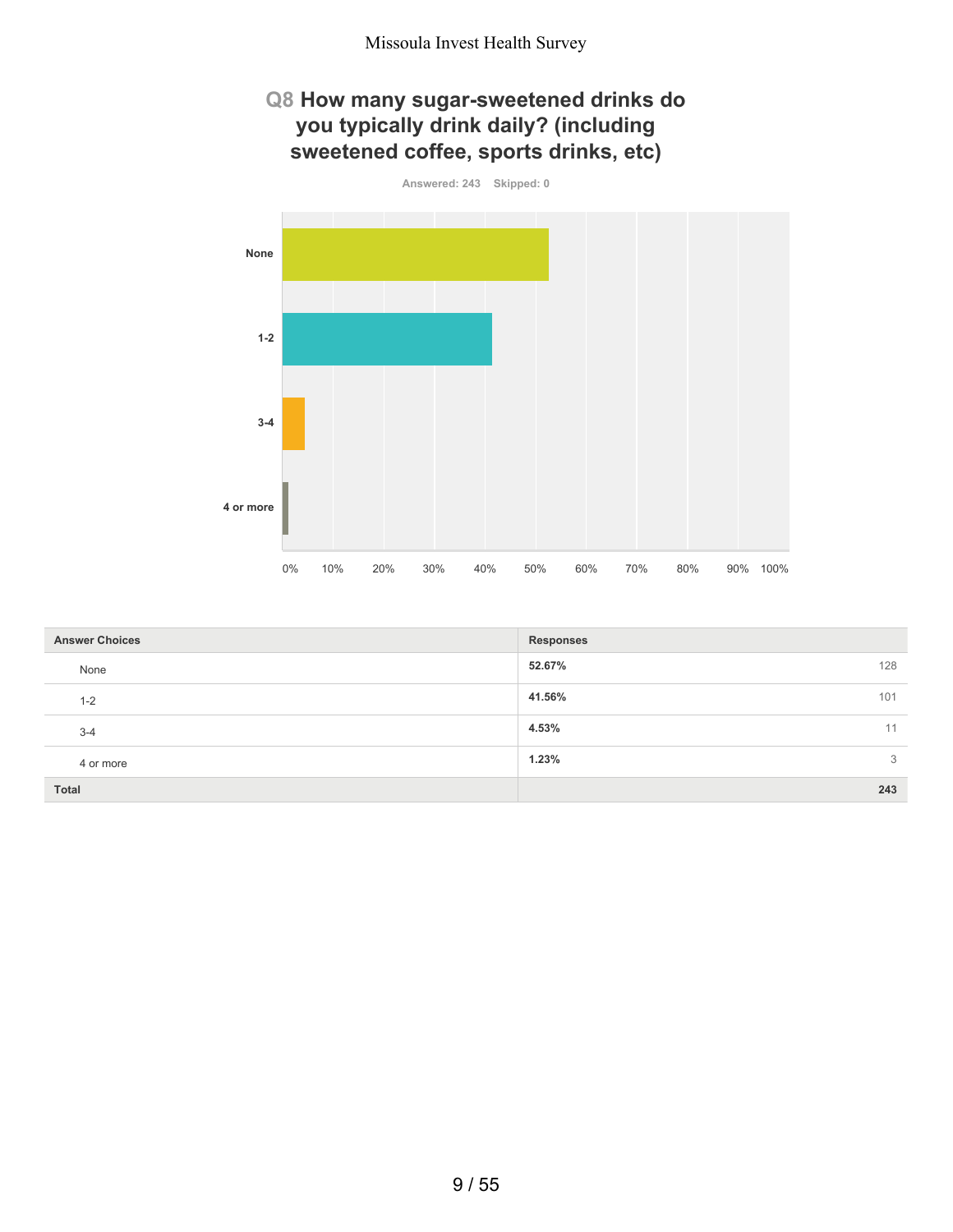### **Q9 Do you have primary health care provider?**

**Answered: 241 Skipped: 2**



| <b>Answer Choices</b> | <b>Responses</b> |
|-----------------------|------------------|
| No                    | 56<br>23.24%     |
| Yes                   | 185<br>76.76%    |
| <b>Total</b>          | 241              |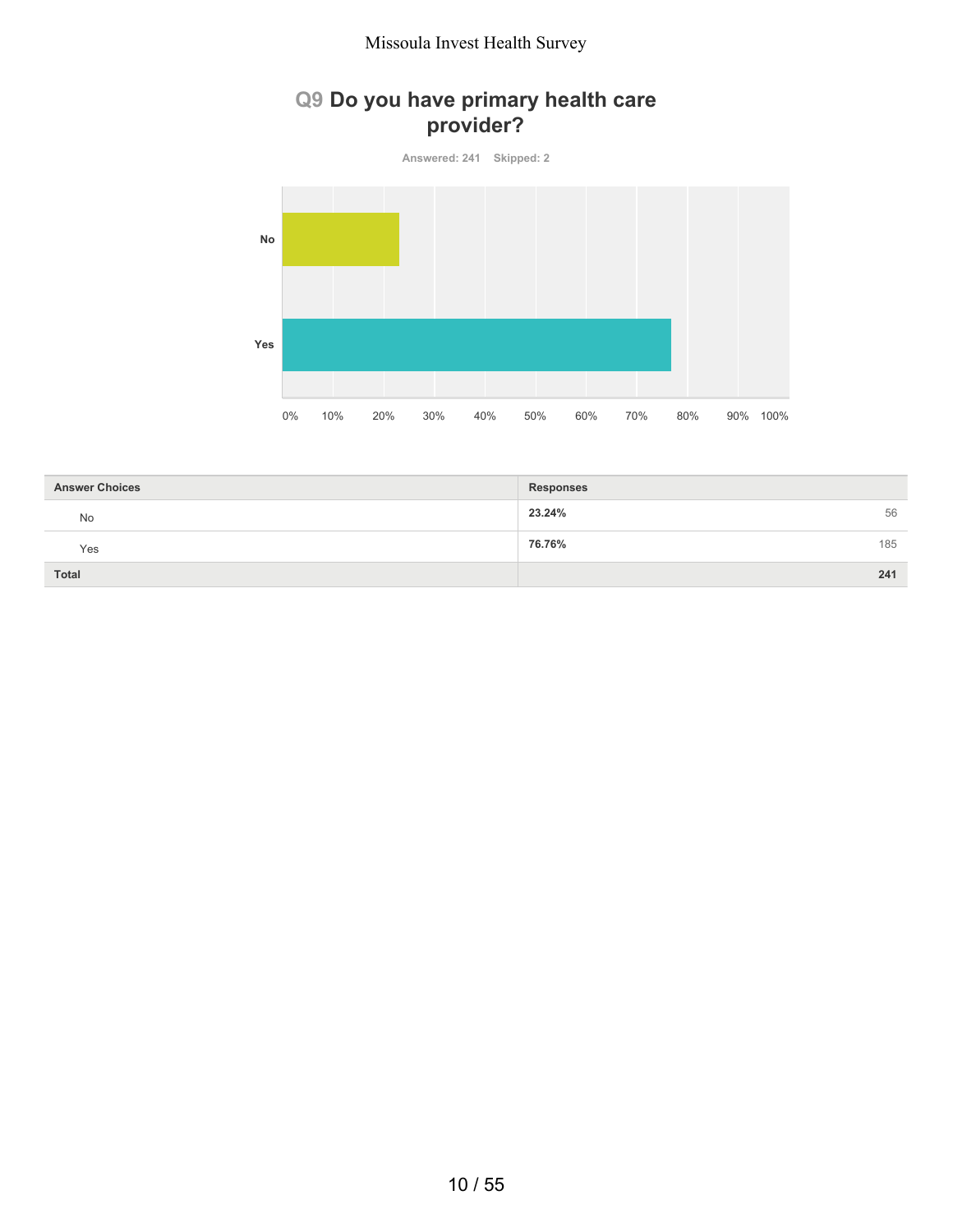### **Q10 If you answered NO to question 9, where do you usually get your health care? (if you answered yes to question 9, please skip this question)**

**Answered: 48 Skipped: 195**



| <b>Answer Choices</b>  | <b>Responses</b>         |
|------------------------|--------------------------|
| Emergency room         | 6.25%<br>3               |
| Telemedicine           | $0.00\%$<br>$\mathbf{0}$ |
| <b>Urgent Care</b>     | 47.92%<br>23             |
| Other (please specify) | 22<br>45.83%             |
| <b>Total</b>           | 48                       |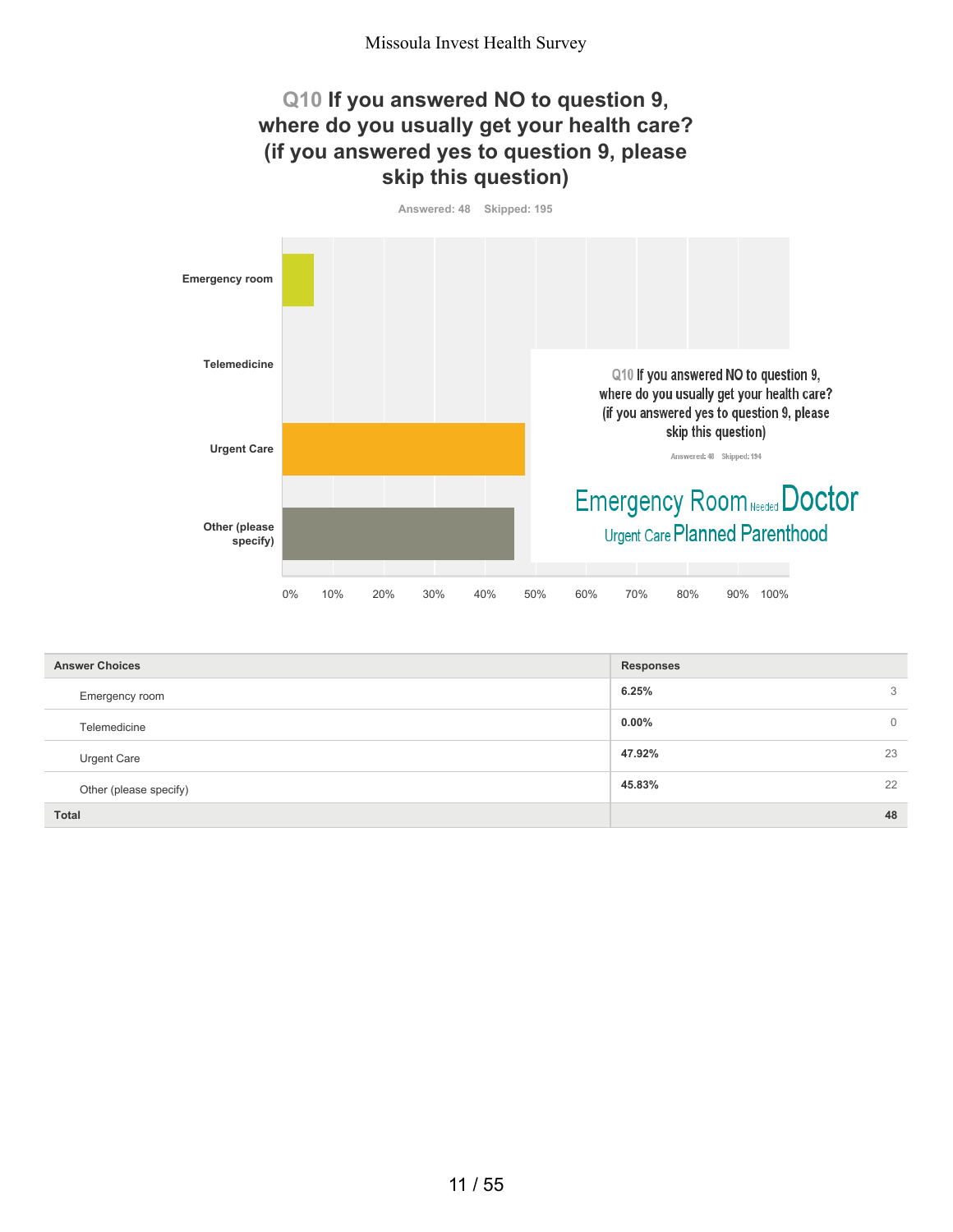# **Q11 In the last 12 months, how many times have you visited the emergency room?**



| <b>Answer Choices</b> | <b>Responses</b>        |
|-----------------------|-------------------------|
| None                  | 193<br>80.08%           |
| 1-2 times             | 17.43%<br>42            |
| 3-4 times             | 1.66%<br>$\overline{4}$ |
| 4 or more times       | 0.83%<br>$\overline{2}$ |
| Total                 | 241                     |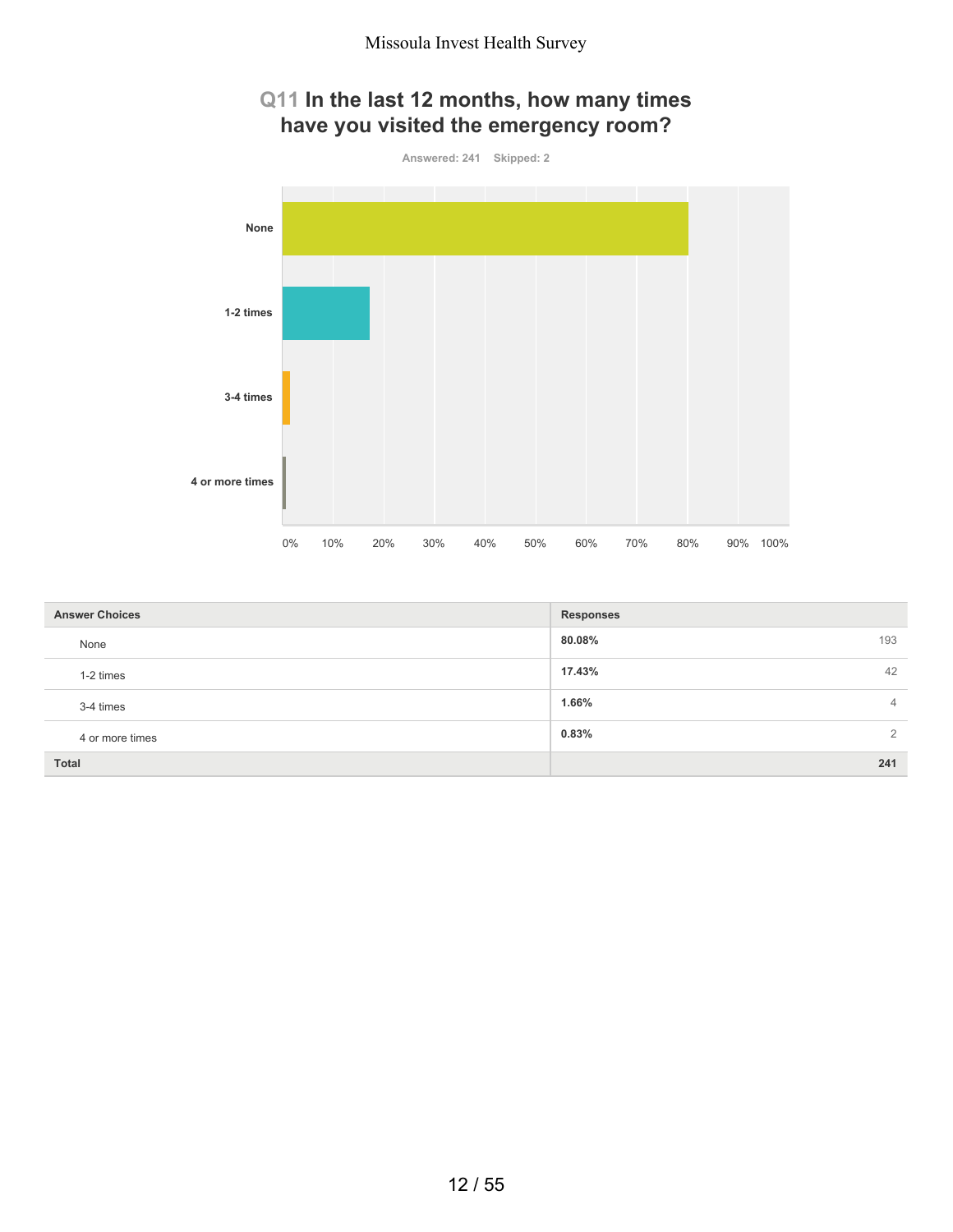### **Q12 In the last 12 months, was there a time when you needed medical care but did not get it?**



| <b>Answer Choices</b> | <b>Responses</b> |
|-----------------------|------------------|
| <b>No</b>             | 79.92%<br>191    |
| Yes                   | 20.08%<br>48     |
| <b>Total</b>          | 239              |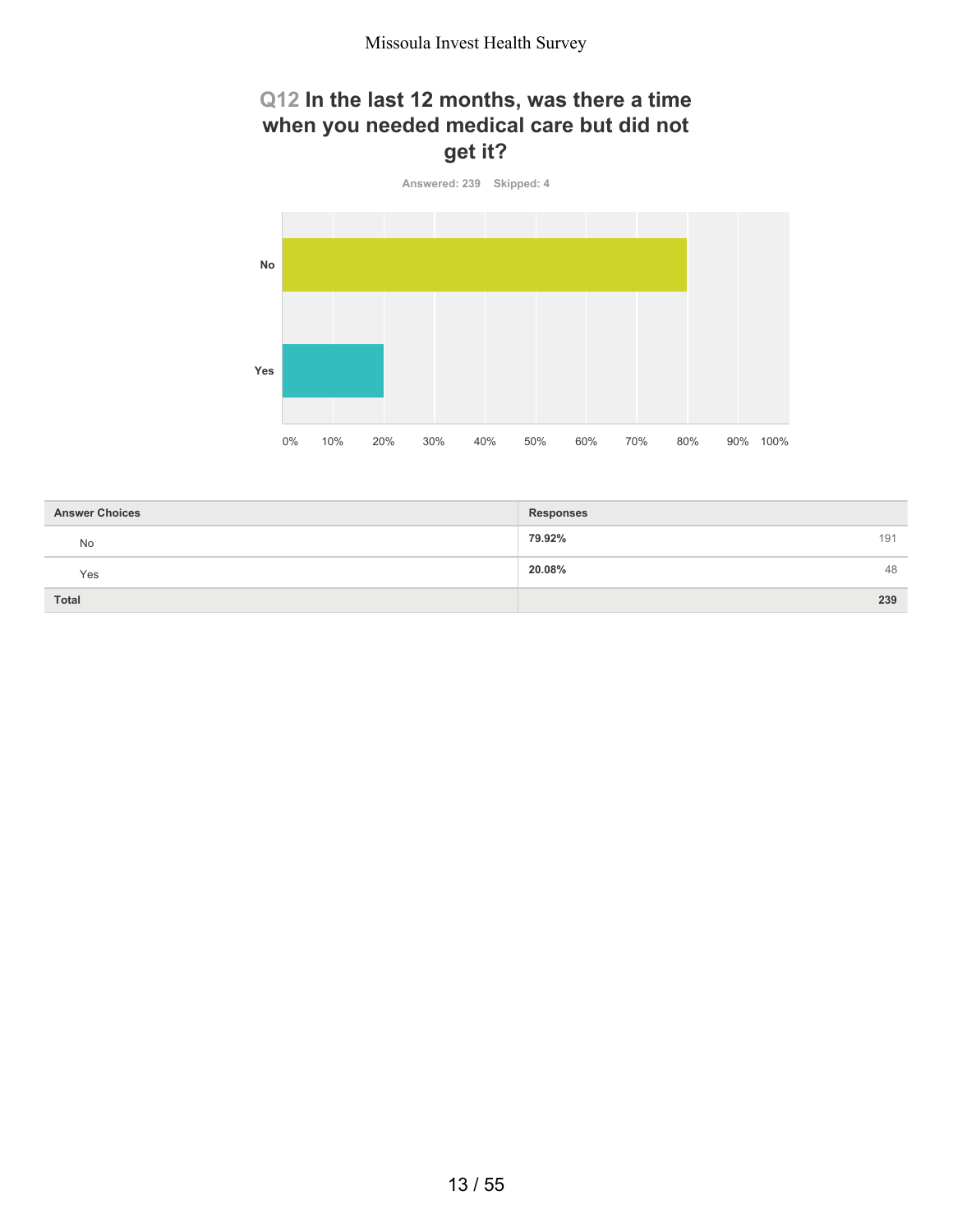### **Q13 If you answered YES to question 12, why did you not get medical care? (if you answered no to question 12, please skip this question)**

**Answered: 51 Skipped: 192**



| <b>Answer Choices</b>                                | <b>Responses</b> |                |
|------------------------------------------------------|------------------|----------------|
| I did not know where to go                           | 3.92%            | $\overline{2}$ |
| I did not have time to go                            | 1.96%            | 1              |
| I did not have transportation to get there           | 5.88%            | 3              |
| The place was not open when I could get there        | 5.88%            | 3              |
| My health insurance would not pay for it or cover it | 29.41%           | 15             |
| It cost too much                                     | 29.41%           | 15             |
| There were no appointments available                 | $0.00\%$         | $\Omega$       |
| None of the above                                    | 1.96%            | $\overline{1}$ |
| Other (please specify)                               | 21.57%           | 11             |
| <b>Total</b>                                         |                  | 51             |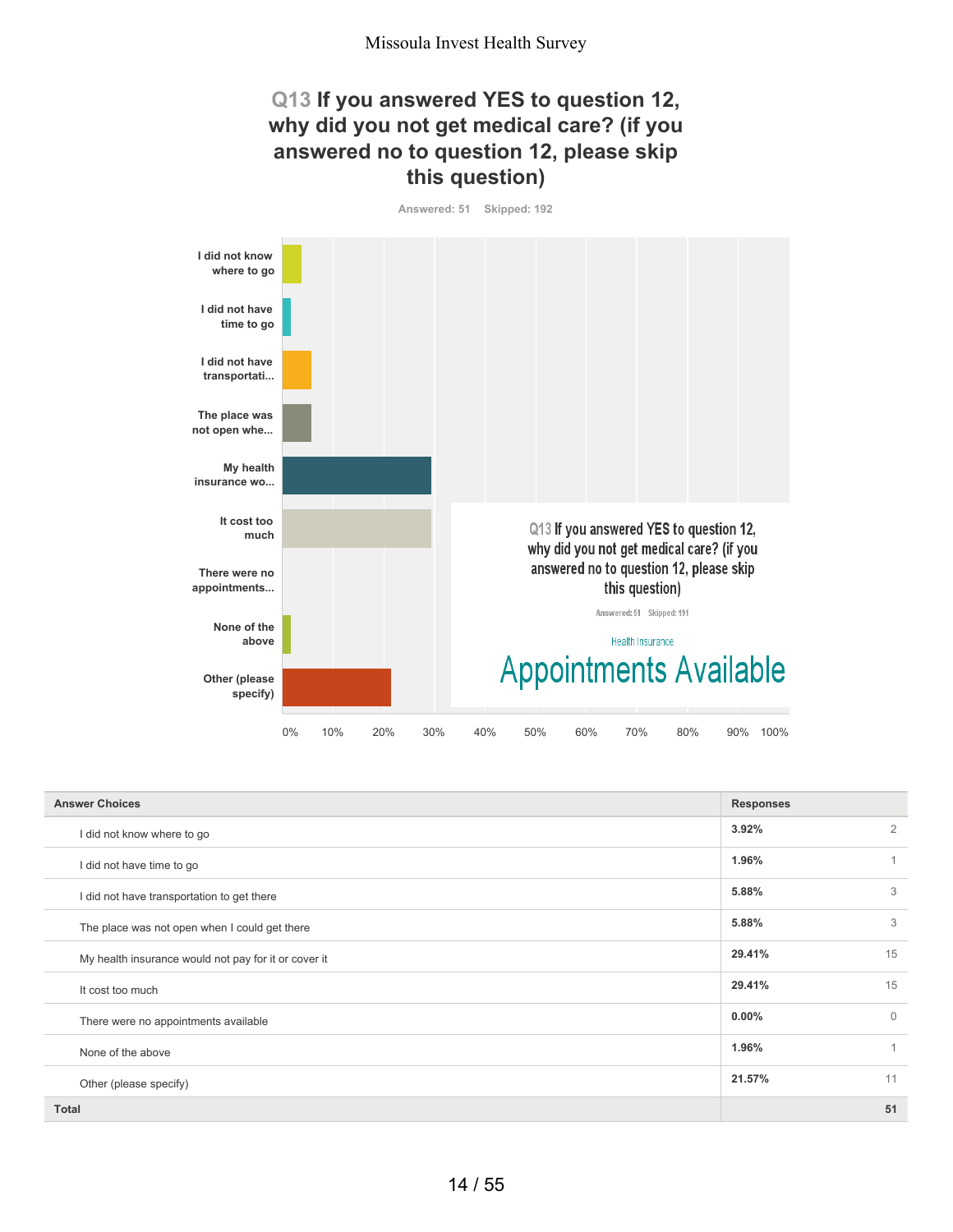### **Q14 How long has it been since you last visited a dentist or dental clinic for any reason?**



| <b>Answer Choices</b>     | <b>Responses</b> |
|---------------------------|------------------|
| Within the last 12 months | 62.55%<br>152    |
| Within the last 2 years   | 11.11%<br>27     |
| Within the last 5 years   | 28<br>11.52%     |
| More than 5 years ago     | 31<br>12.76%     |
| Not sure                  | 2<br>0.82%       |
| Never                     | 3<br>1.23%       |
| <b>Total</b>              | 243              |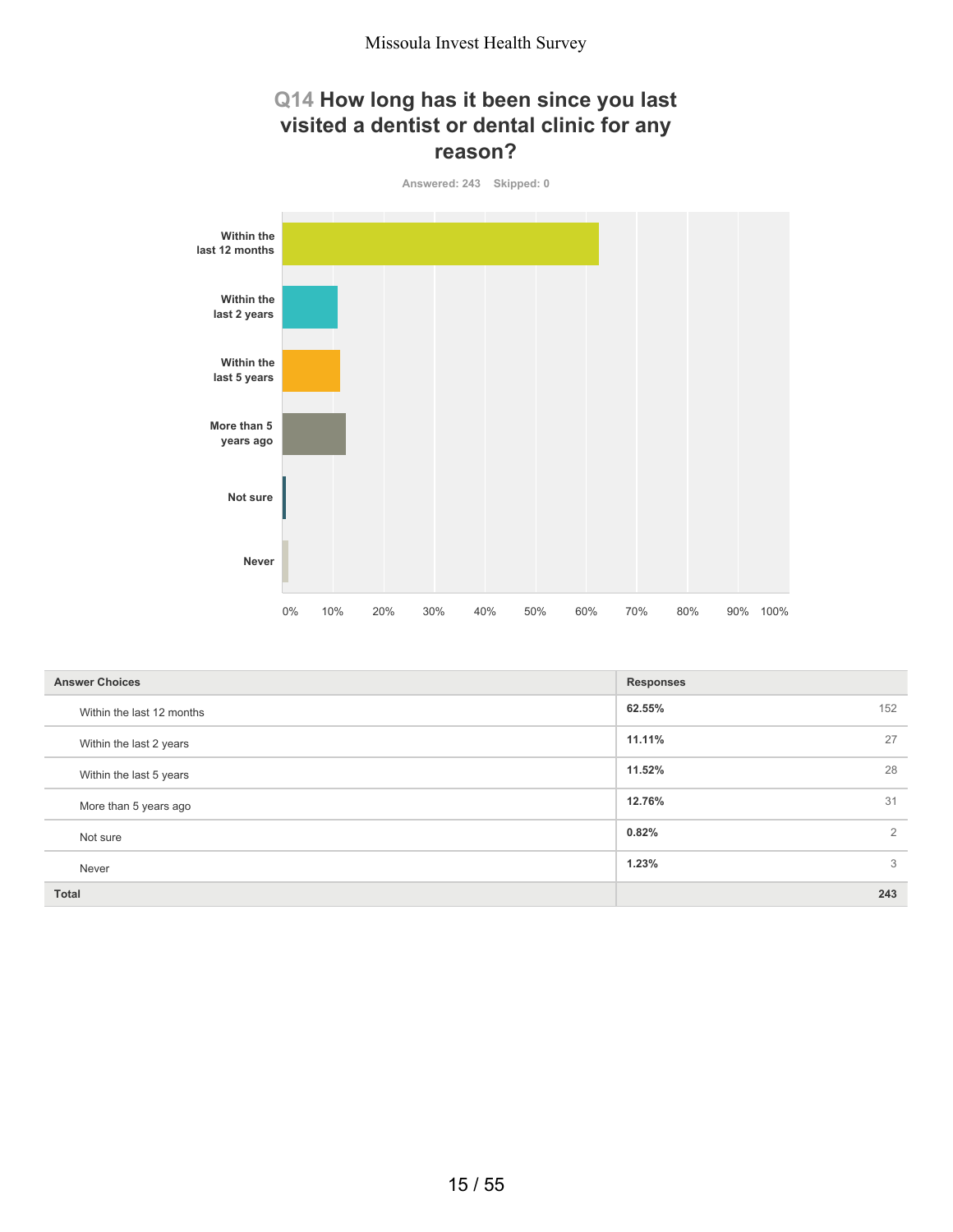

### **Q15 In the past 30 days, how often were you worried, tense or anxious?**

| <b>Answer Choices</b> | <b>Responses</b> |    |
|-----------------------|------------------|----|
| 0-7 days              | 52.70%<br>127    |    |
| 8-15 days             | 20.75%           | 50 |
| 16-23 days            | 12.03%           | 29 |
| 24-30 days            | 14.52%           | 35 |
| <b>Total</b>          | 241              |    |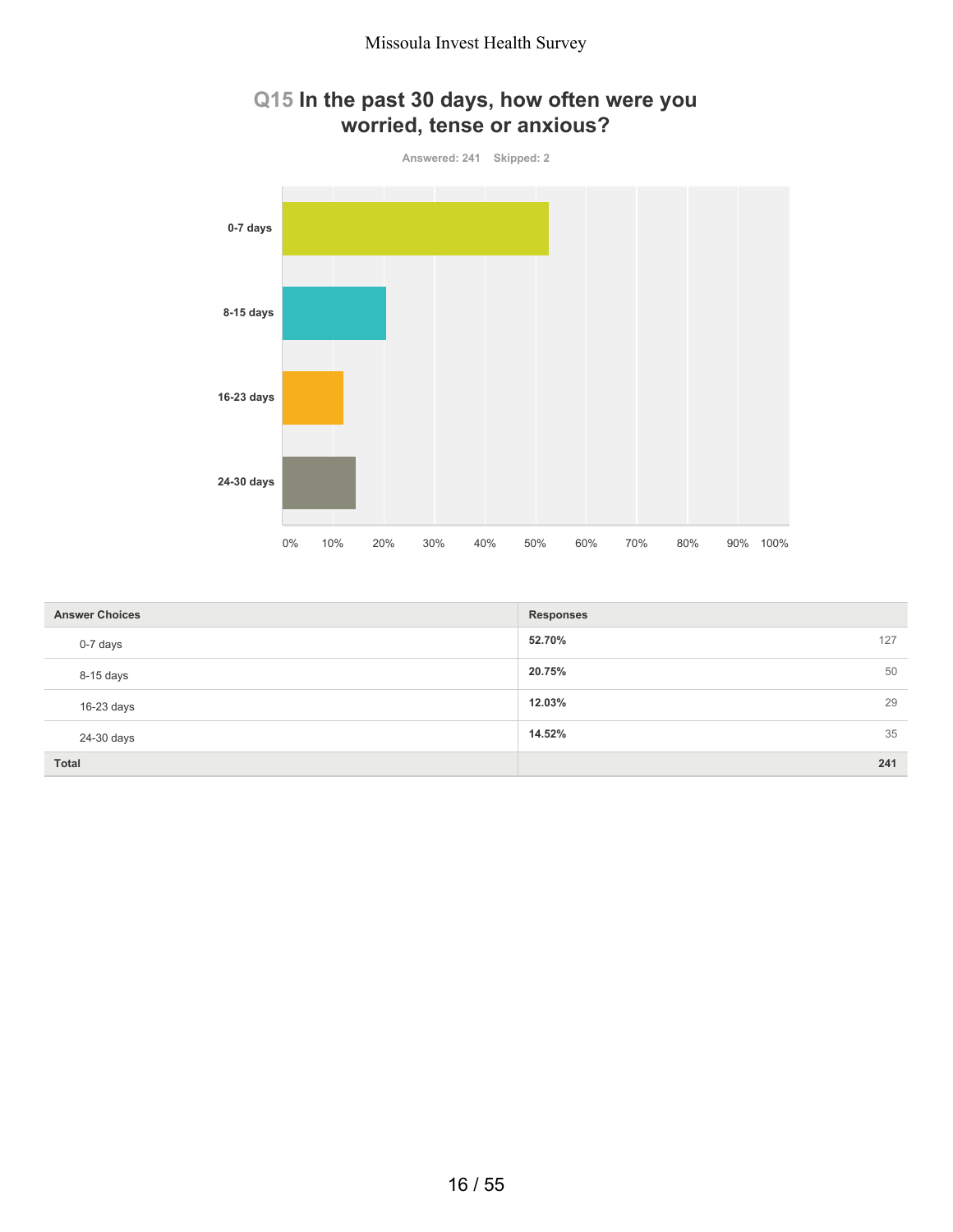



| <b>Answer Choices</b>         | <b>Responses</b>        |
|-------------------------------|-------------------------|
| Depressed                     | 92<br>37.86%            |
| <b>Emotionally fragile</b>    | 66<br>27.16%            |
| Isolated                      | 48<br>19.75%            |
| Stressed                      | 159<br>65.43%           |
| Suicidal                      | 2.88%<br>$\overline{7}$ |
| None of the above             | 60<br>24.69%            |
| <b>Total Respondents: 243</b> |                         |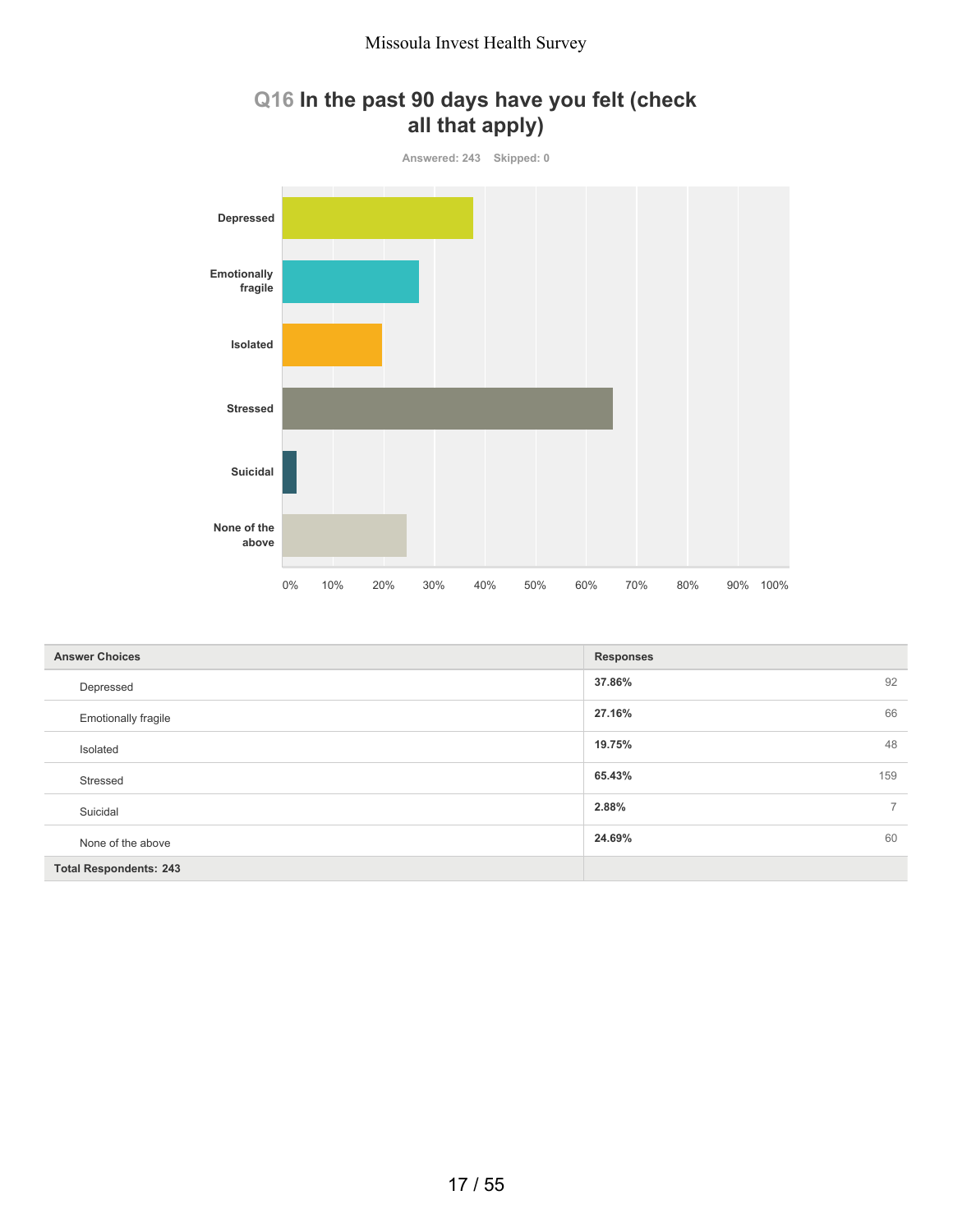



| <b>Answer Choices</b>                                                                                               | <b>Responses</b> |     |
|---------------------------------------------------------------------------------------------------------------------|------------------|-----|
| I pay for insurance that I got through the Affordable Care Act (also known as Health Insurance Exchange, Obamacare) | 10.21%           | 24  |
| I pay for insurance that I setup myself (not through the Affordable Care Act)                                       | 5.11%            | 12  |
| Insured through employer                                                                                            | 42.13%           | 99  |
| Medicaid                                                                                                            | 17.45%           | 41  |
| Medicare                                                                                                            | 17.02%           | 40  |
| Uninsured                                                                                                           | 7.23%            | 17  |
| Don't know                                                                                                          | 0.85%            | 2   |
| <b>Total</b>                                                                                                        |                  | 235 |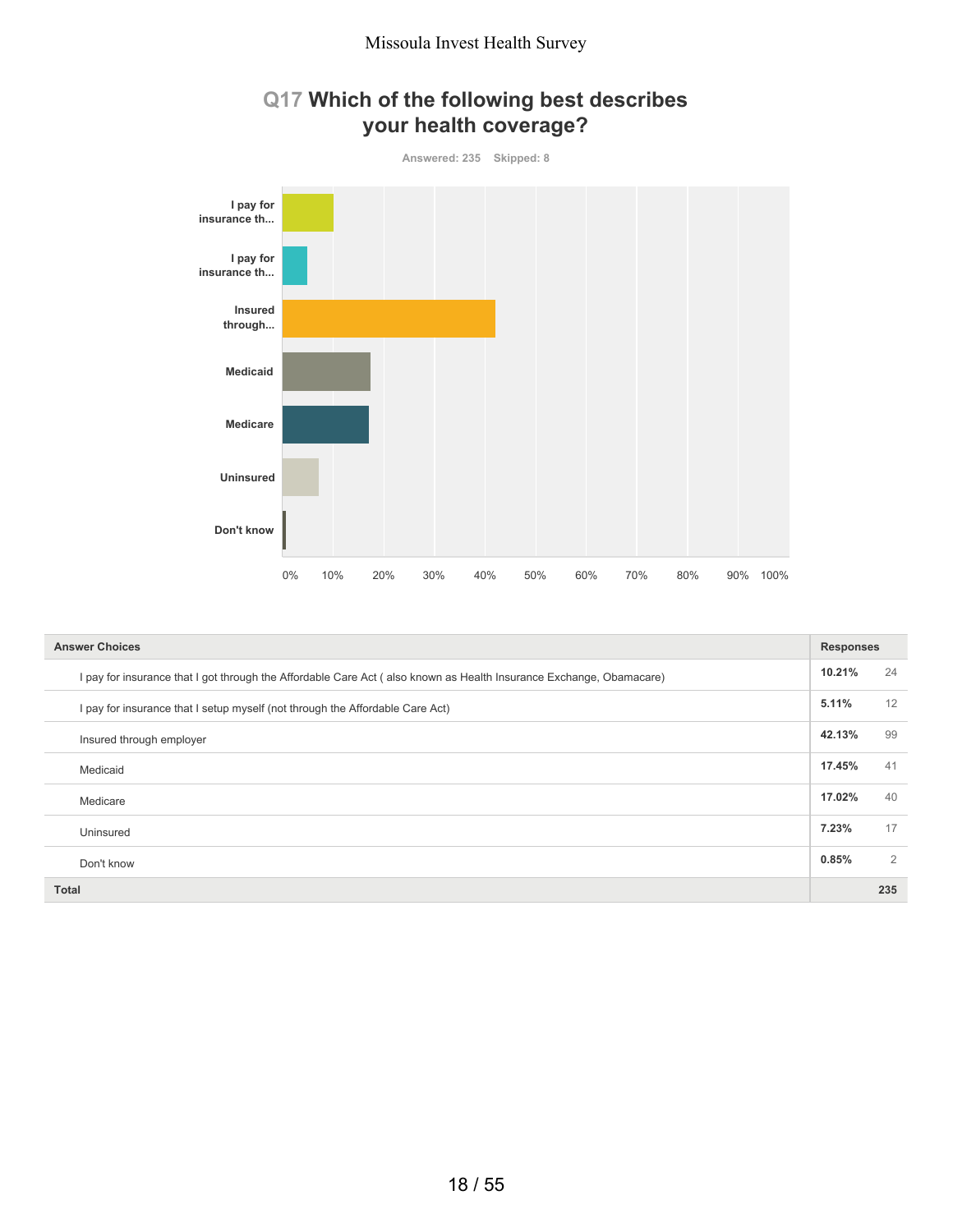**Q18 If you have multiple health coverage plans list them here:**

**Answered: 23 Skipped: 220**

# Q18 If you have multiple health coverage plans list them here:

Answered: 23 Skipped: 219

Pay for Insurance that I Set Medicaid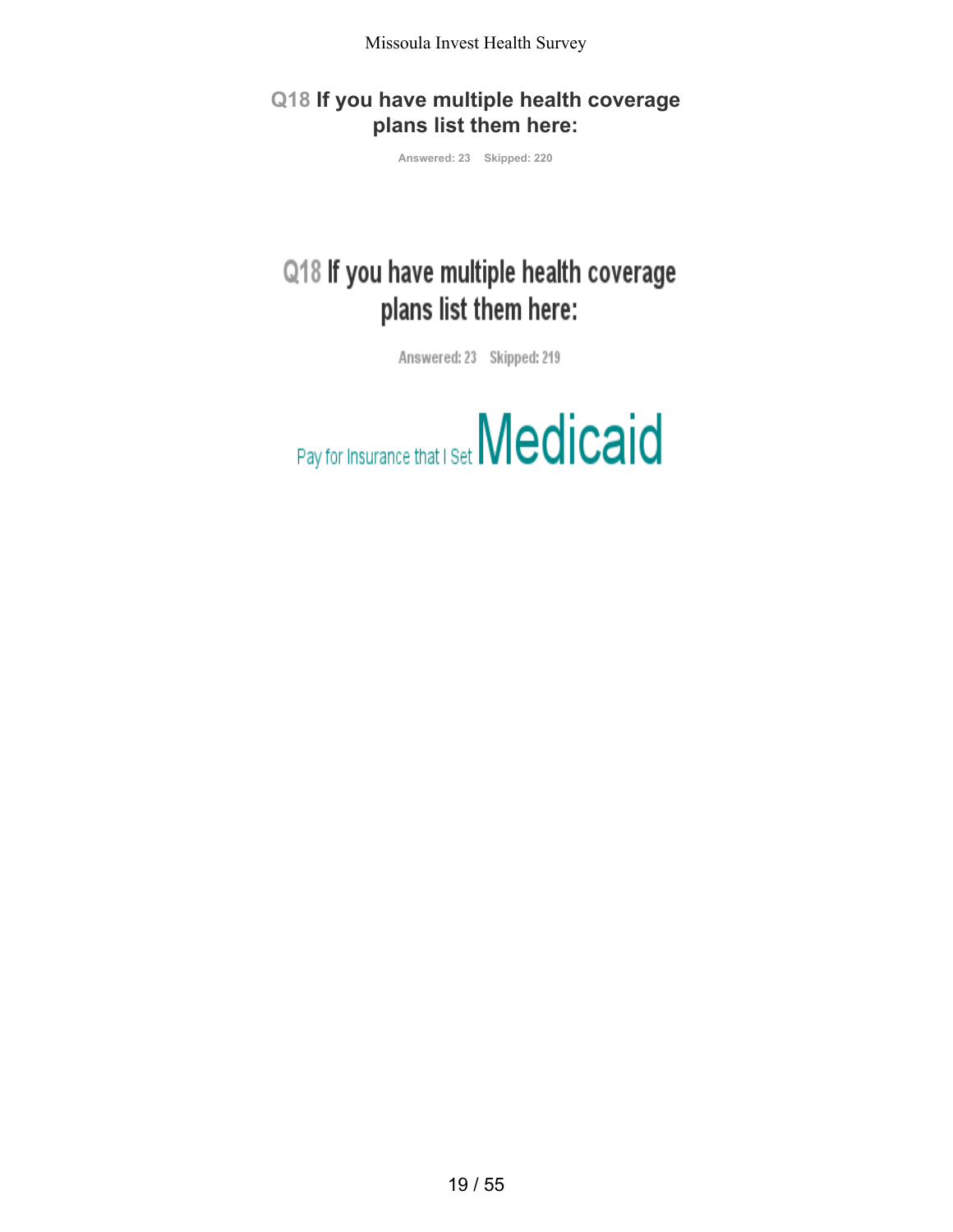### **Q19 Over the past 12 months, how much have you thought about ways you can reduce your stress?**



| <b>Answer Choices</b> | <b>Responses</b> |
|-----------------------|------------------|
| A great deal          | 62<br>26.05%     |
| A fair amount         | 23.95%<br>57     |
| A little              | 85<br>35.71%     |
| None                  | 34<br>14.29%     |
| <b>Total</b>          | 238              |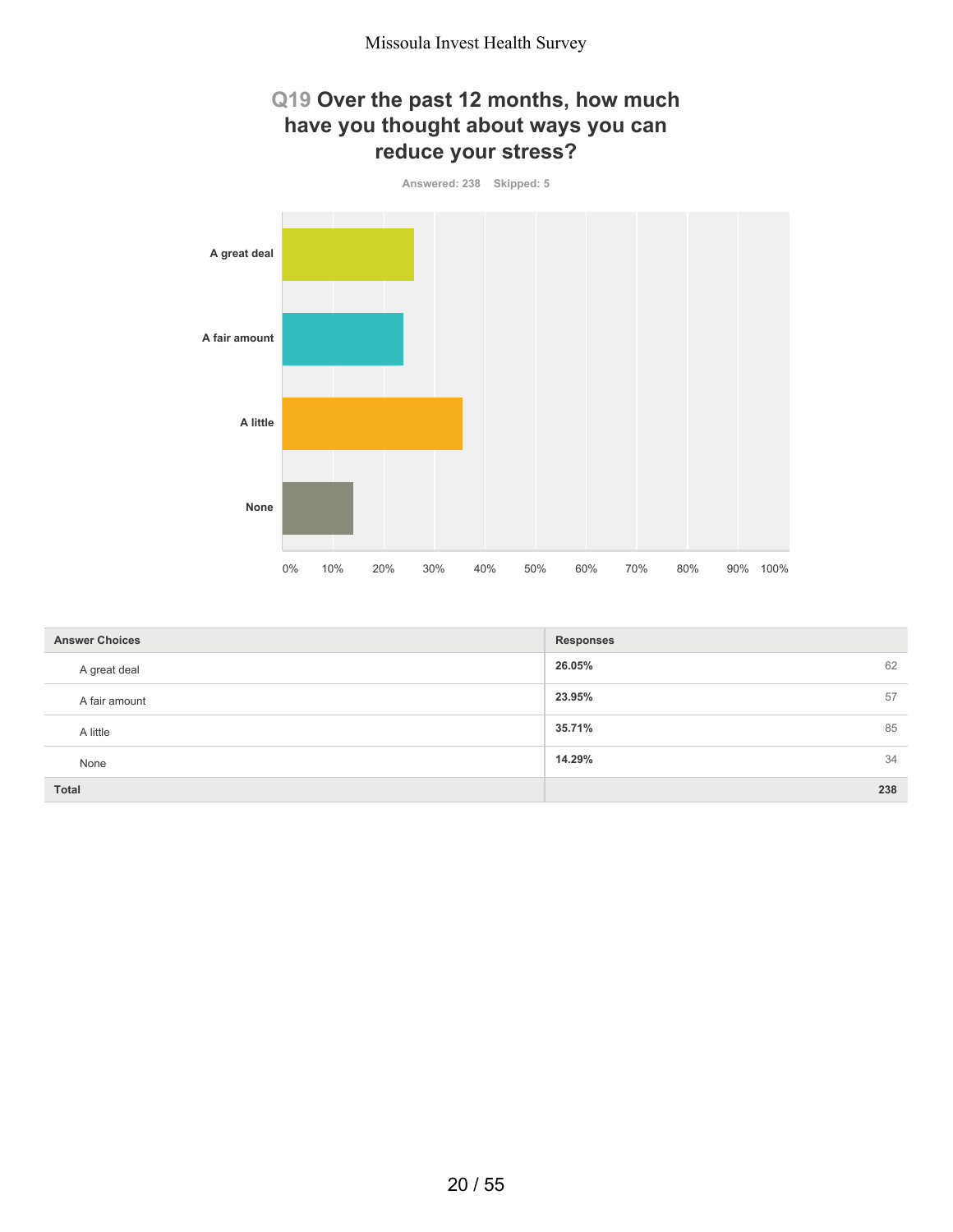



| <b>Answer Choices</b>                     | <b>Responses</b> |     |
|-------------------------------------------|------------------|-----|
| Do things for other people                | 45.38%           | 108 |
| Draw, paint, or play a musical instrument | 23.53%           | 56  |
| <b>Drink</b>                              | 26.89%           | 64  |
| Eat                                       | 28.57%           | 68  |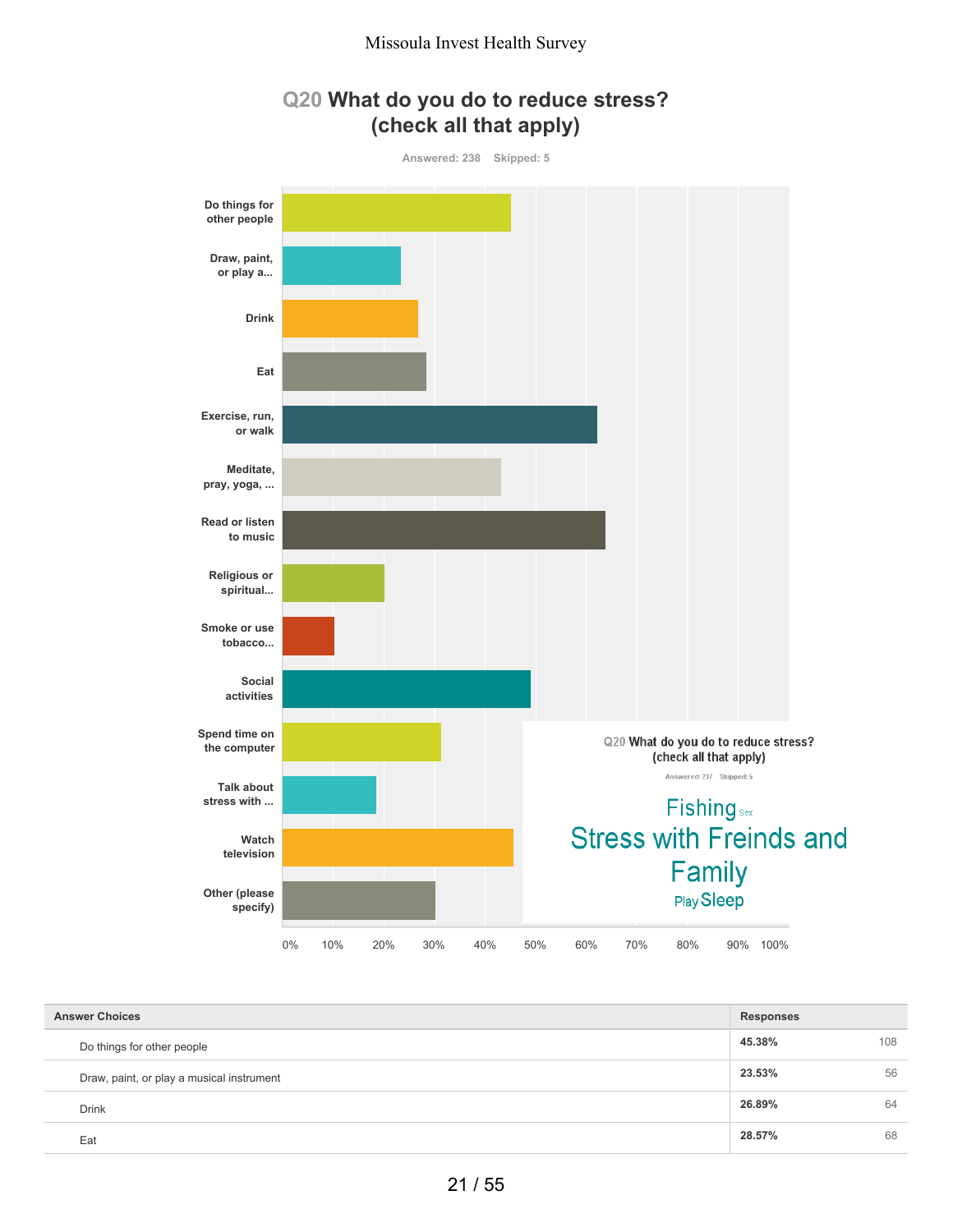| Exercise, run, or walk                                       | 62.18% | 148 |
|--------------------------------------------------------------|--------|-----|
| Meditate, pray, yoga, or other restful activity              | 43.28% | 103 |
| Read or listen to music                                      | 63.87% | 152 |
| Religious or spiritual activity                              | 20.17% | 48  |
| Smoke or use tobacco products                                | 10.50% | 25  |
| Social activities                                            | 49.16% | 117 |
| Spend time on the computer                                   | 31.51% | 75  |
| Talk about stress with a professional counselor or therapist | 18.49% | 44  |
| Watch television                                             | 45.80% | 109 |
| Other (please specify)                                       | 30.25% | 72  |
| <b>Total Respondents: 238</b>                                |        |     |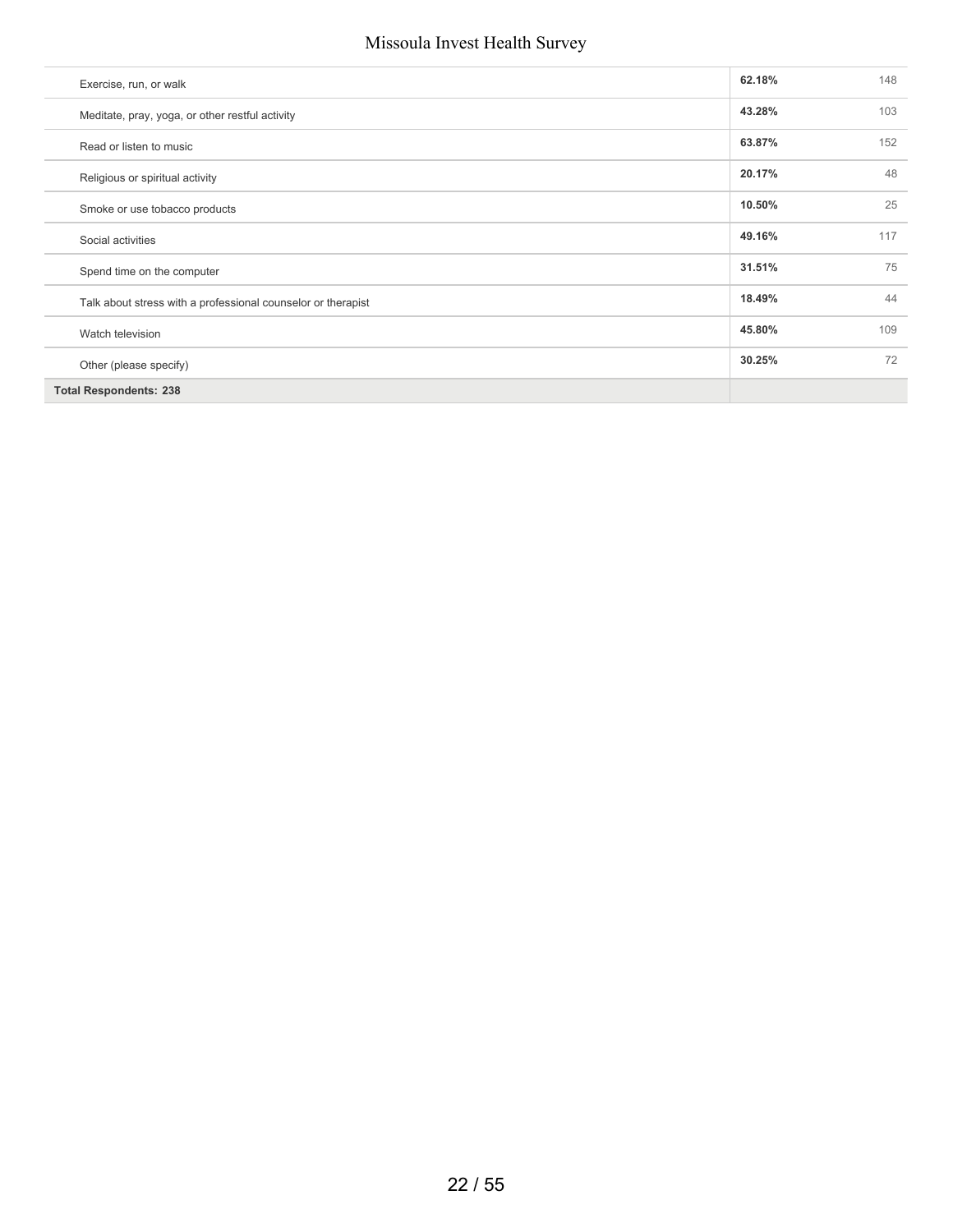# **Q21 Do you own or rent your home?**



| <b>Answer Choices</b> | <b>Responses</b> |     |
|-----------------------|------------------|-----|
| Own                   | 53.11%           | 128 |
| Rent                  | 46.89%           | 113 |
| <b>Total</b>          |                  | 241 |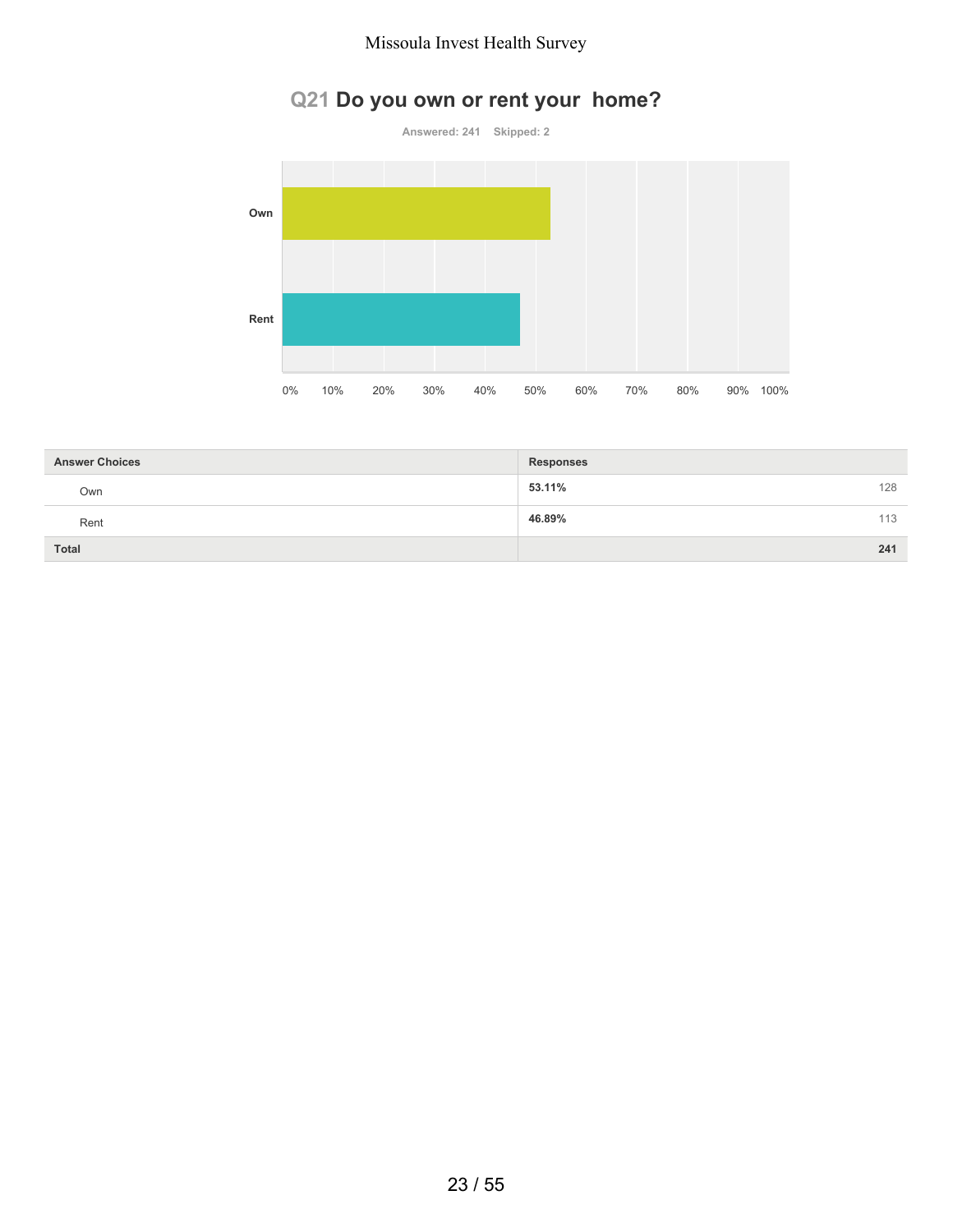### **Q22 How would you describe your home in the winter?**



| <b>Answer Choices</b> | <b>Responses</b> |
|-----------------------|------------------|
| Too cold              | 16.32%<br>39     |
| Comfortable           | 83.26%<br>199    |
| Too warm              | 0.42%            |
| <b>Total</b>          | 239              |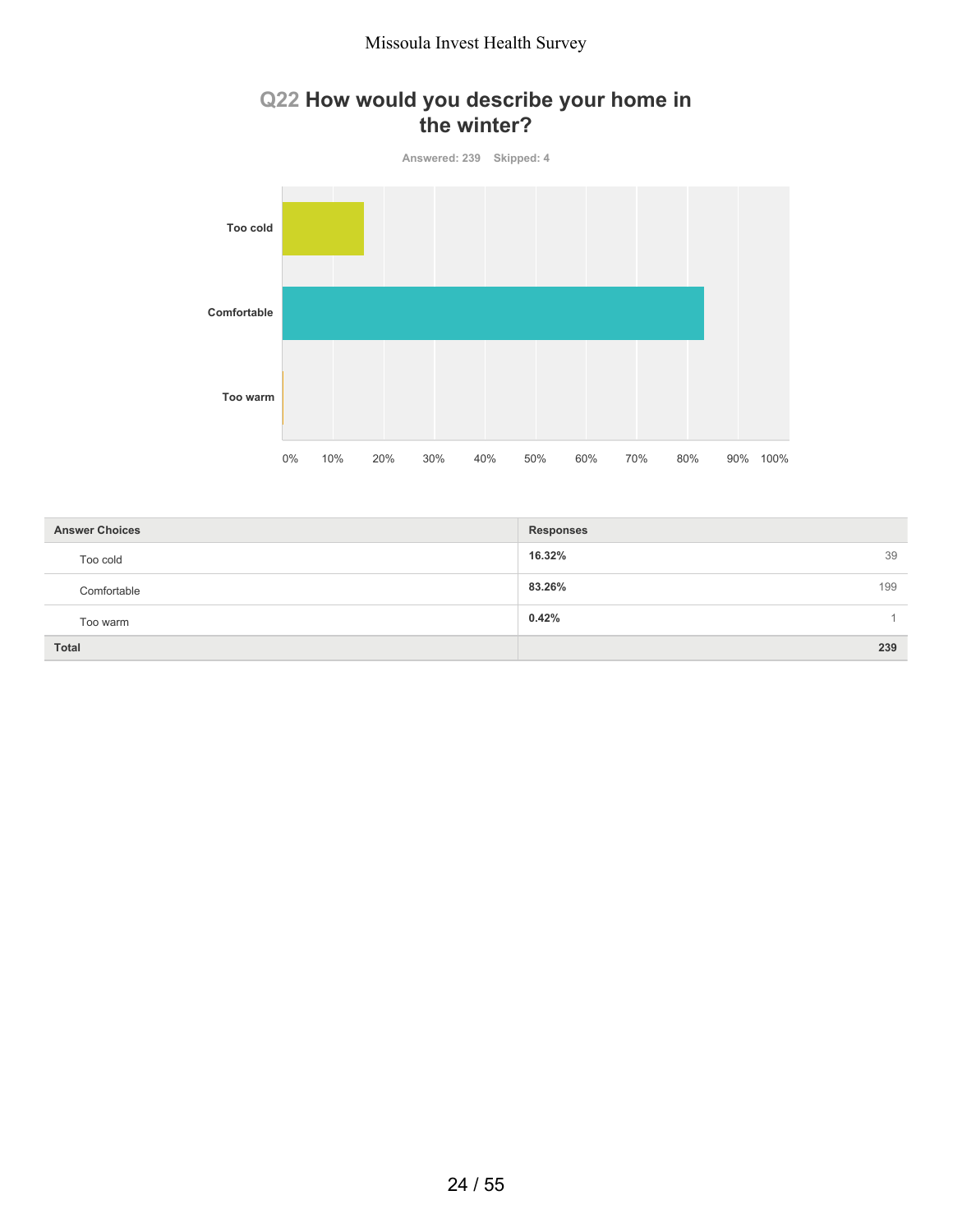### **Q23 How would you describe your home in the summer?**



| <b>Answer Choices</b> | <b>Responses</b> |
|-----------------------|------------------|
| Too cold              | 0.42%            |
| Comfortable           | 70.42%<br>169    |
| Too warm              | 29.17%<br>70     |
| <b>Total</b>          | 240              |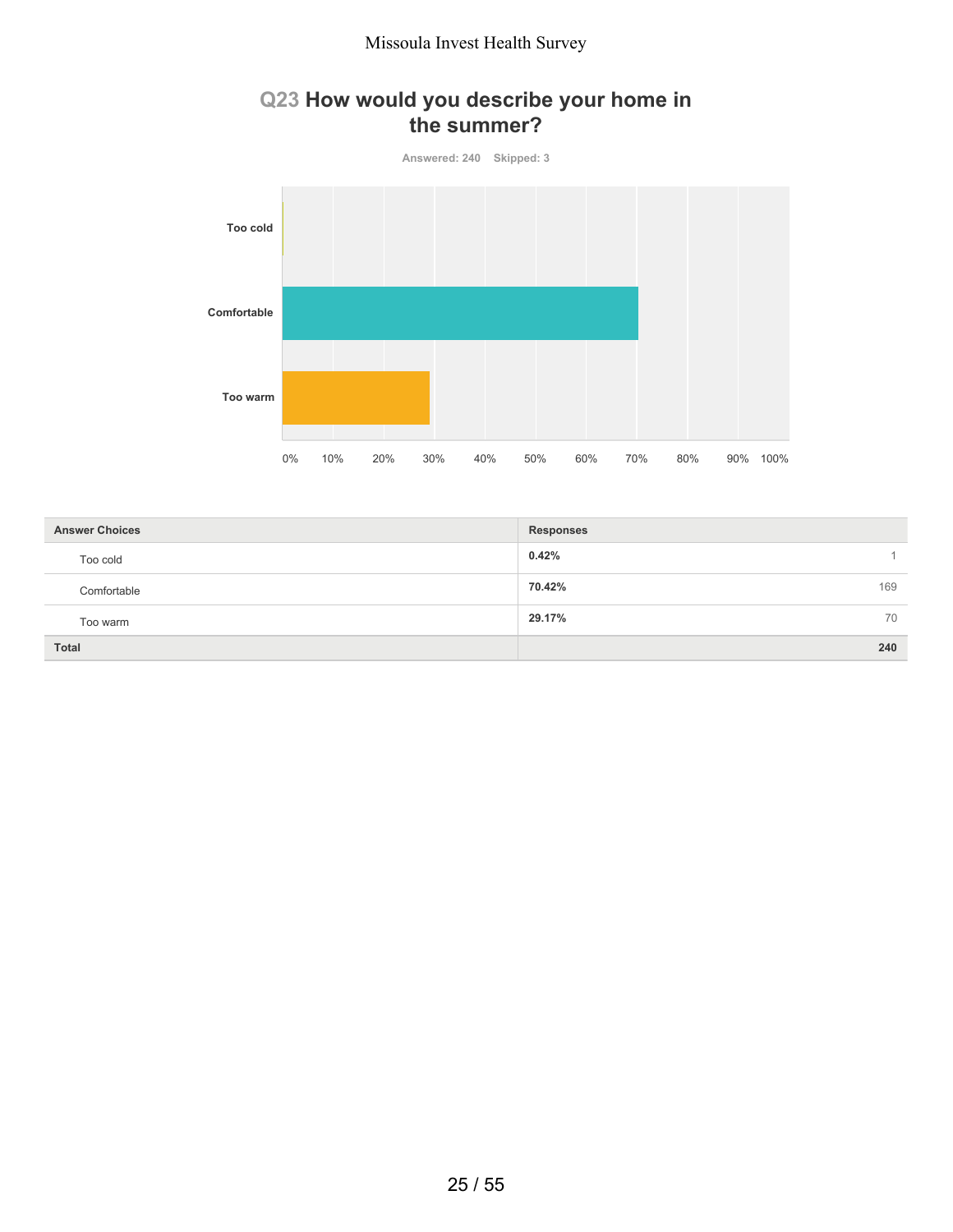### **Q24 How long have you lived in your current home?**



| <b>Answer Choices</b> | <b>Responses</b> |
|-----------------------|------------------|
| Less than 1 year      | 45<br>18.67%     |
| 1-5 years             | 98<br>40.66%     |
| 6-10 years            | 48<br>19.92%     |
| More than 11 years    | 20.75%<br>50     |
| <b>Total</b>          | 241              |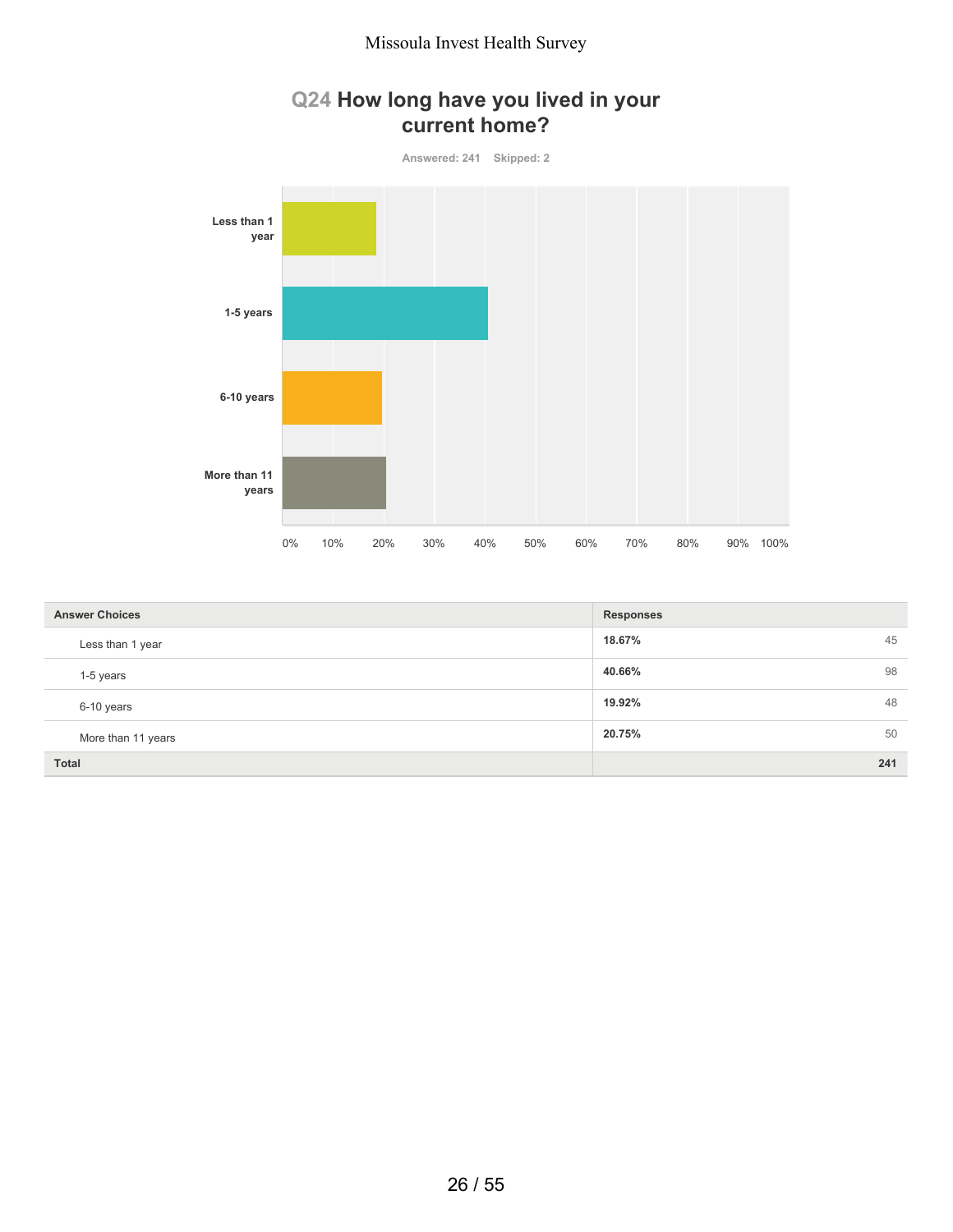

| <b>Answer Choices</b>            | <b>Responses</b> |     |
|----------------------------------|------------------|-----|
| Access to groceries and shopping | 44.54%           | 106 |
| Affordable housing               | 23.95%           | 57  |
| Close to downtown                | 46.22%           | 110 |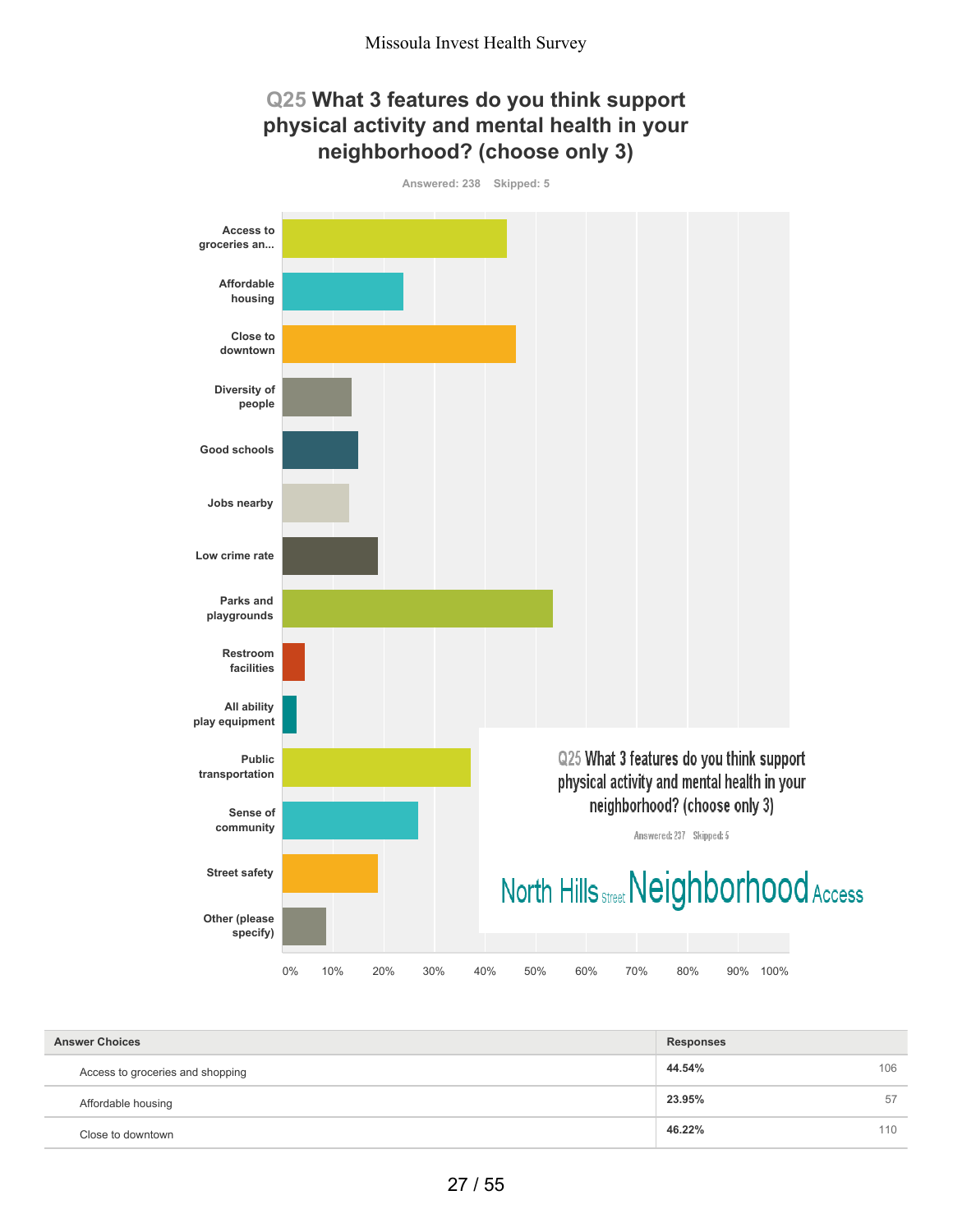| Diversity of people           | 13.87% | 33             |
|-------------------------------|--------|----------------|
| Good schools                  | 15.13% | 36             |
| Jobs nearby                   | 13.45% | 32             |
| Low crime rate                | 18.91% | 45             |
| Parks and playgrounds         | 53.36% | 127            |
| Restroom facilities           | 4.62%  | 11             |
| All ability play equipment    | 2.94%  | $\overline{7}$ |
| Public transportation         | 37.39% | 89             |
| Sense of community            | 26.89% | 64             |
| Street safety                 | 18.91% | 45             |
| Other (please specify)        | 8.82%  | 21             |
| <b>Total Respondents: 238</b> |        |                |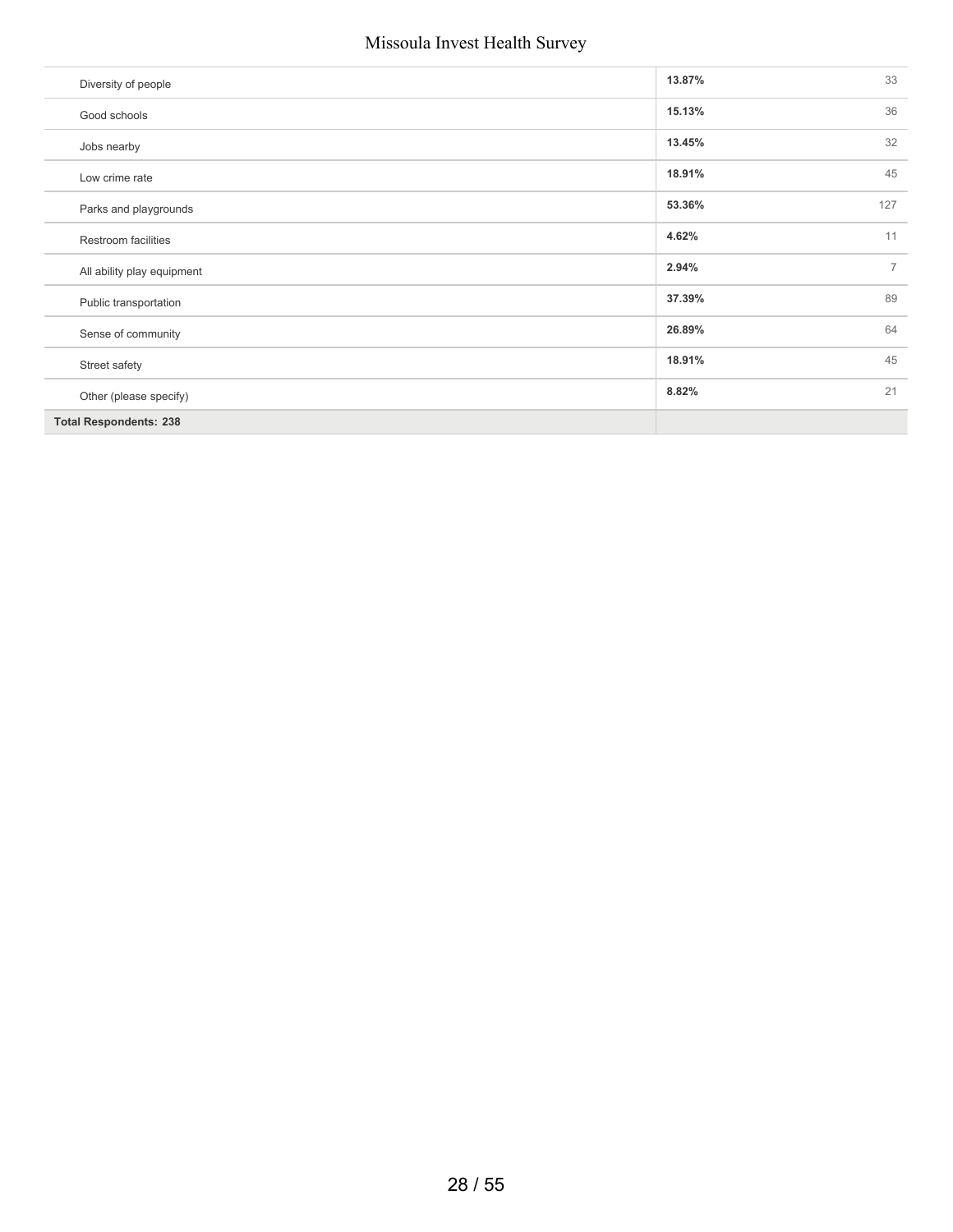#### **Q26 What 3 features does your neighborhood need to better support physical activity and mental health? (Choose only 3)**

**Answered: 232 Skipped: 11**



| <b>Answer Choices</b>                       | <b>Responses</b> |    |
|---------------------------------------------|------------------|----|
| Access to grocery stores and other shopping | 11.21%           | 26 |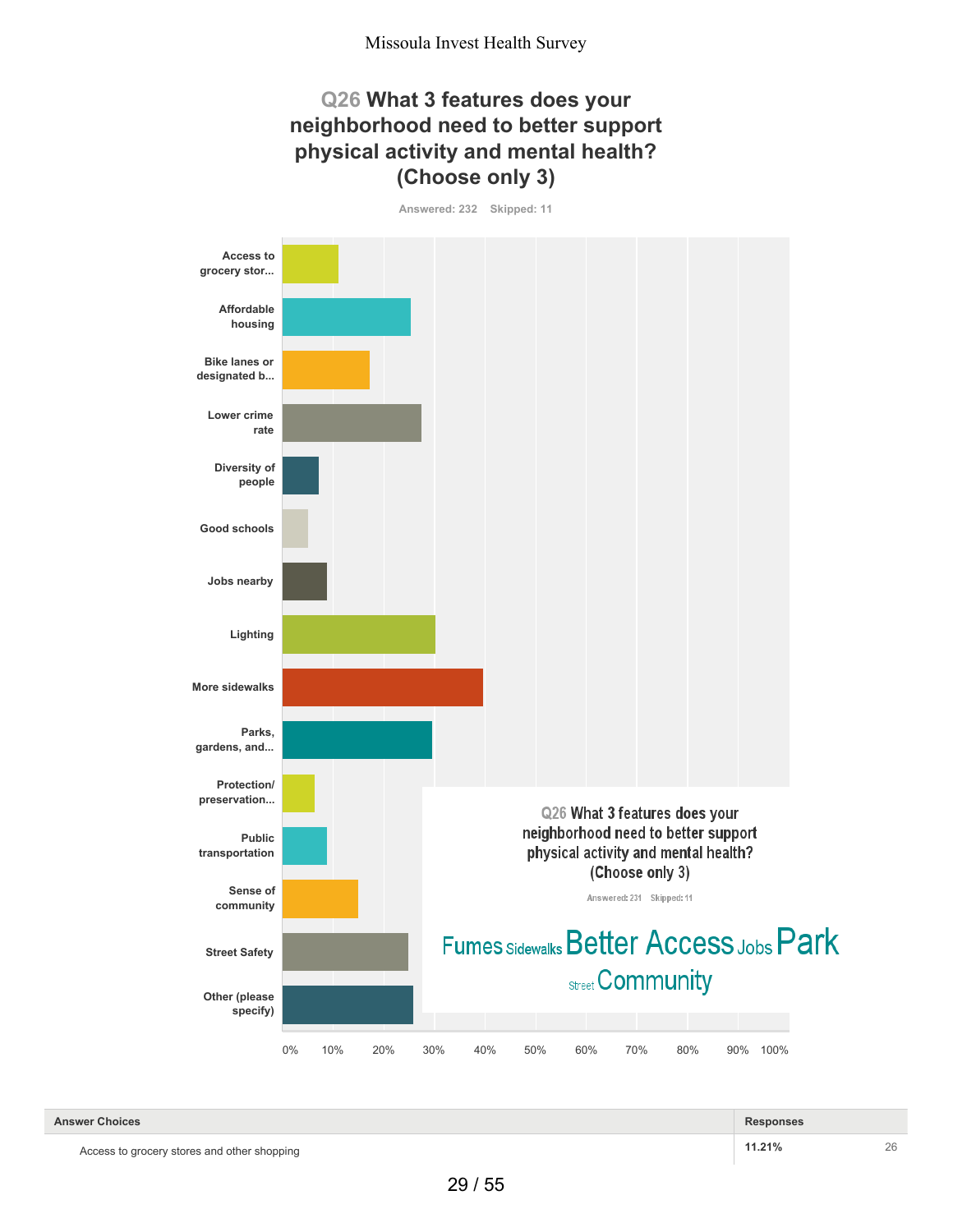| Affordable housing                                        | 25.43% | 59 |
|-----------------------------------------------------------|--------|----|
| Bike lanes or designated bike routes                      | 17.24% | 40 |
| Lower crime rate                                          | 27.59% | 64 |
| Diversity of people                                       | 7.33%  | 17 |
| Good schools                                              | 5.17%  | 12 |
| Jobs nearby                                               | 9.05%  | 21 |
| Lighting                                                  | 30.17% | 70 |
| More sidewalks                                            | 39.66% | 92 |
| Parks, gardens, and open spaces                           | 29.74% | 69 |
| Protection/ preservation of historic houses and buildings | 6.47%  | 15 |
| Public transportation                                     | 9.05%  | 21 |
| Sense of community                                        | 15.09% | 35 |
| <b>Street Safety</b>                                      | 25.00% | 58 |
| Other (please specify)                                    | 25.86% | 60 |
| <b>Total Respondents: 232</b>                             |        |    |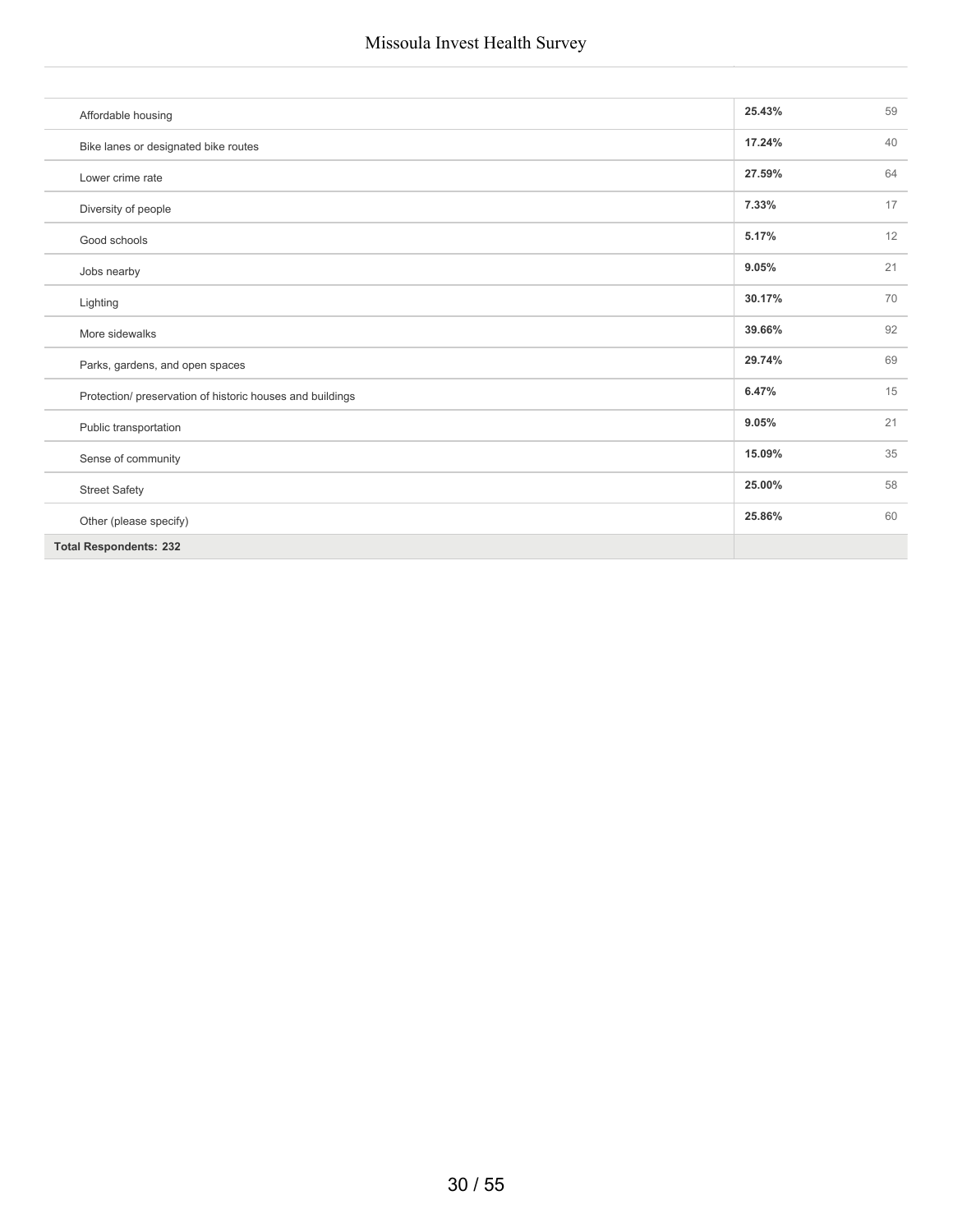

### **Q27 What kinds of activities do you do with your neighbors?**

| <b>Answer Choices</b>              | <b>Responses</b> |
|------------------------------------|------------------|
| Go for walks, hikes, or bike rides | 18.72%<br>44     |
| Childcare                          | 14<br>5.96%      |
| Neighborhood cleanup               | 16<br>6.81%      |
| Parties, meals, talking, ect.      | 92<br>39.15%     |
| Plan neighborhood activities       | 13<br>5.53%      |
| Yard work and home repair          | 47<br>20.00%     |
| None of the above                  | 46.81%<br>110    |
| Other (please specify)             | 10<br>4.26%      |
| <b>Total Respondents: 235</b>      |                  |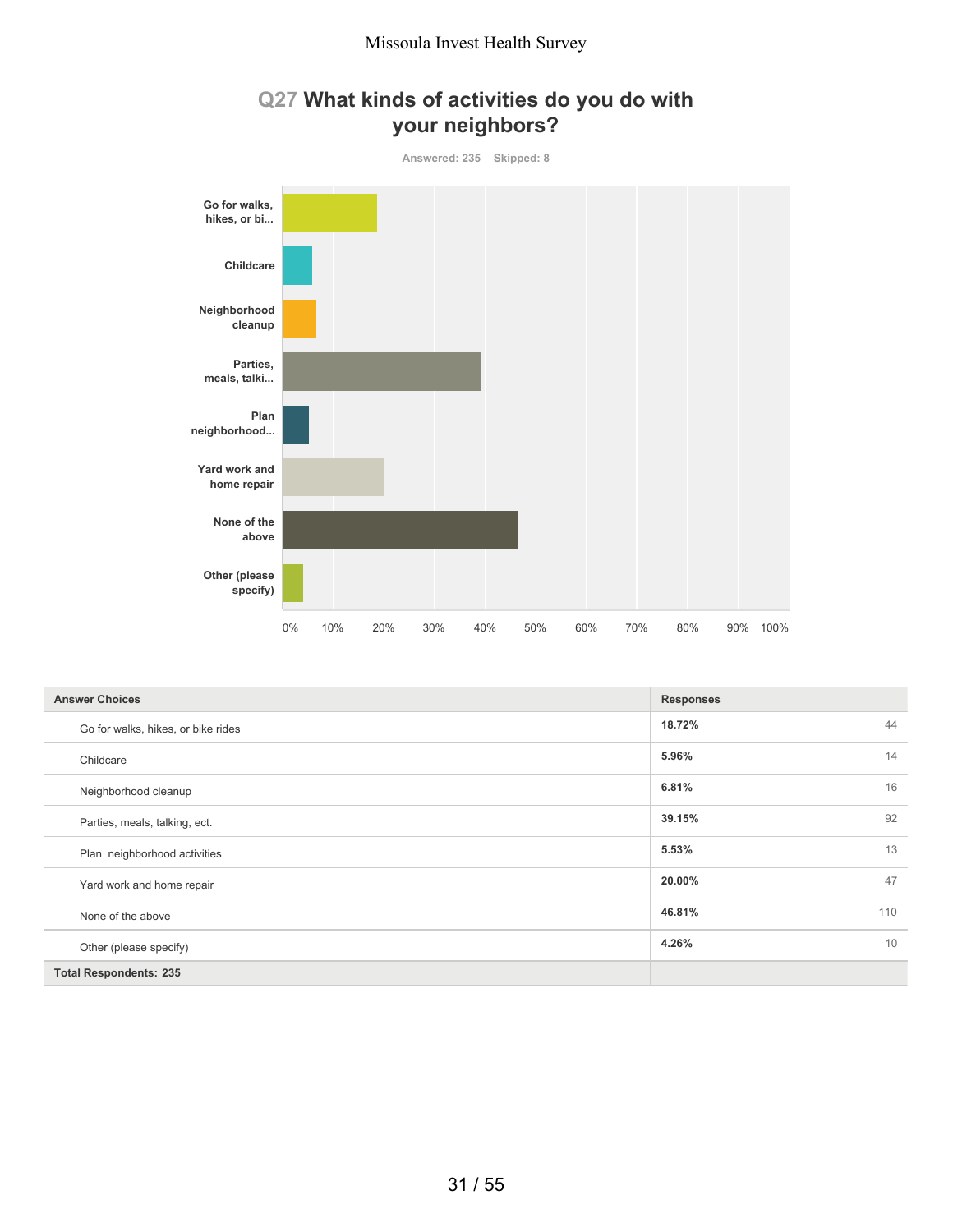# **Q28 Do you grow some of your own food?**



| <b>Answer Choices</b> | <b>Responses</b> |     |
|-----------------------|------------------|-----|
| Yes                   | 42.19%           | 100 |
| No                    | 57.81%           | 137 |
| <b>Total</b>          |                  | 237 |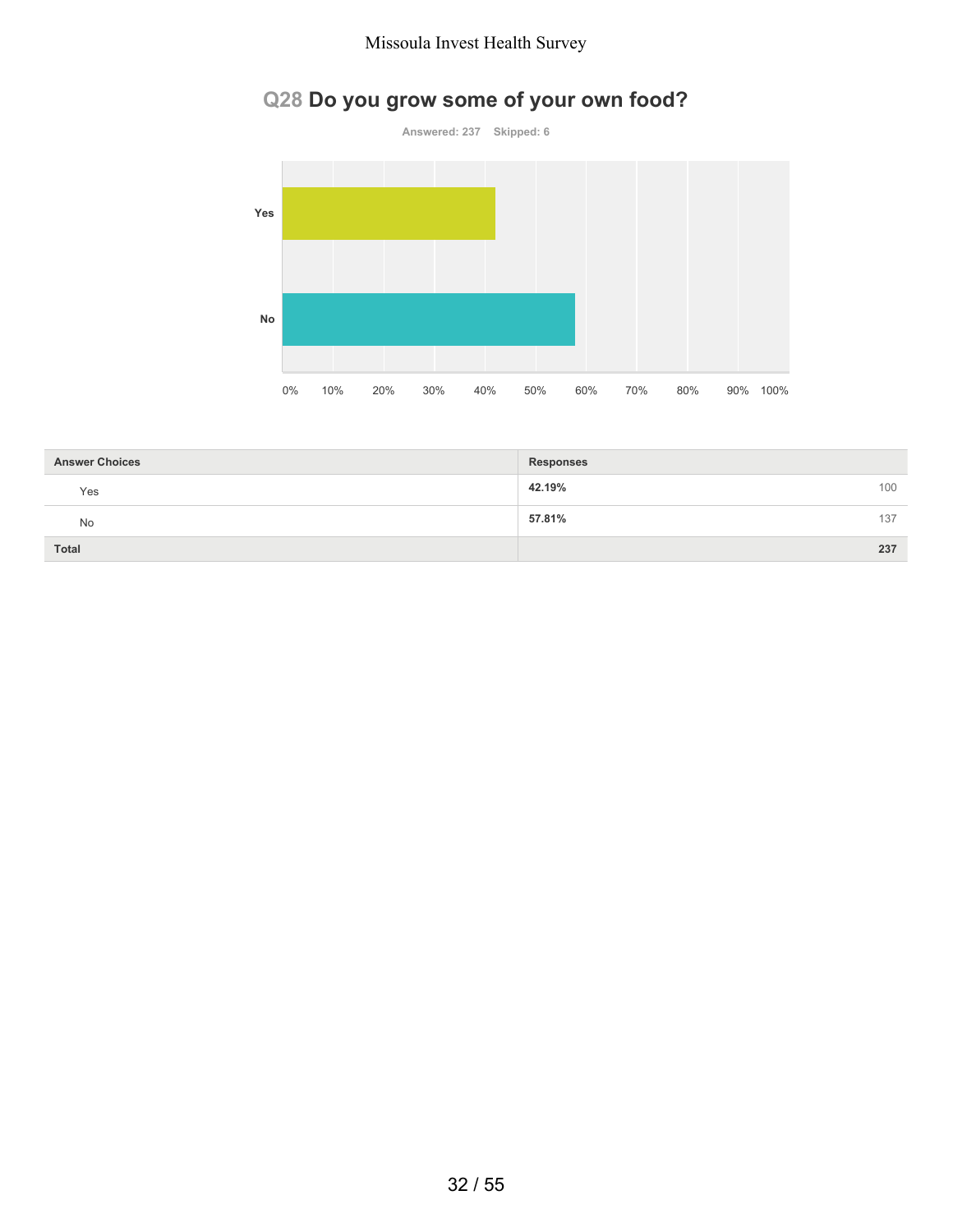### **Q29 During the last 12 months, have you gone to a supermarket or grocery store with 5 blocks of your home?**



| <b>Answer Choices</b> | <b>Responses</b> |
|-----------------------|------------------|
| Yes                   | 59.74%<br>138    |
| No                    | 40.26%<br>93     |
| <b>Total</b>          | 231              |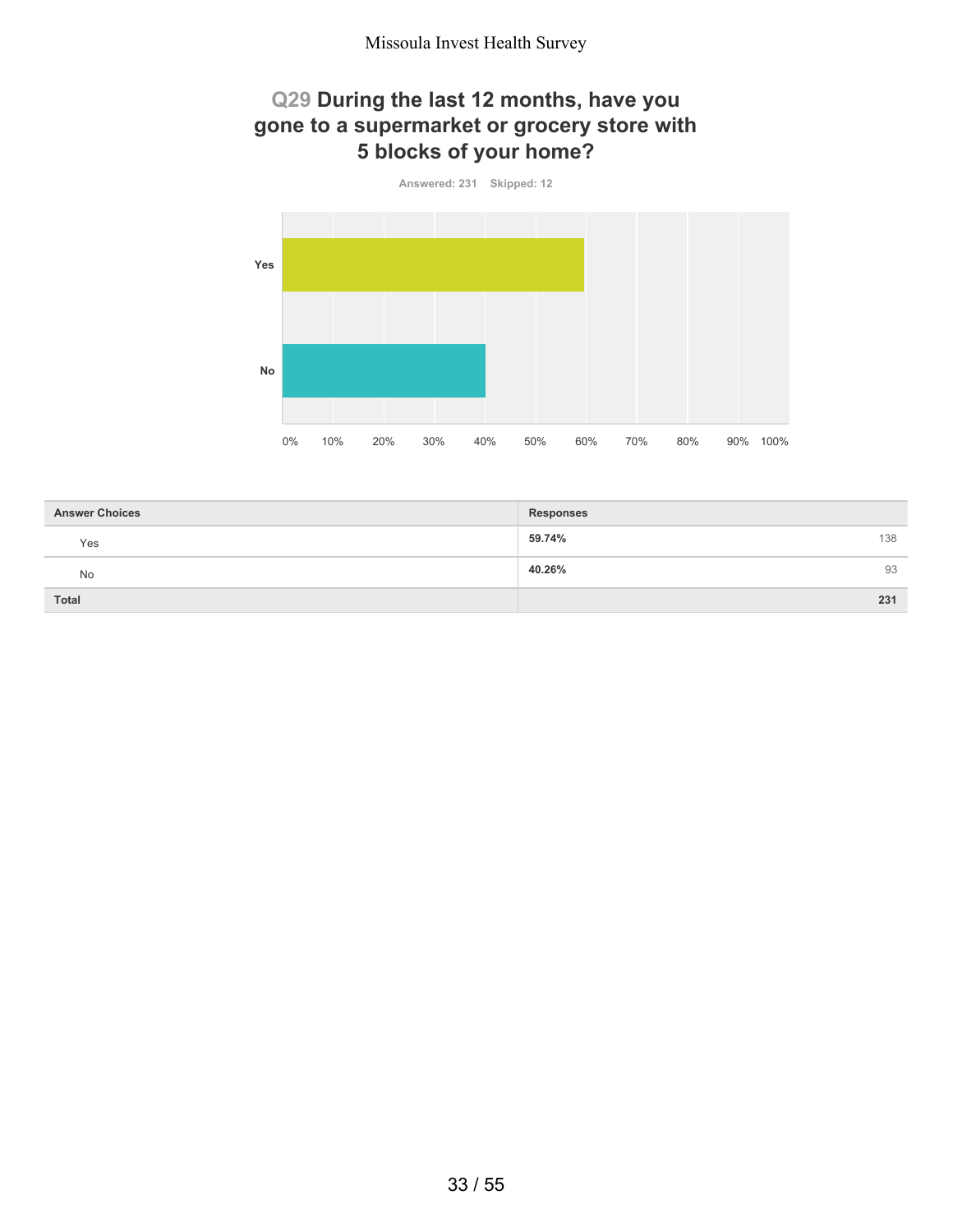### **Q30 Think about the businesses and services in your neighborhood. Which of them do you currently use? (check all that apply)**

**Answered: 234 Skipped: 9**



| <b>Answer Choices</b>            | <b>Responses</b> |     |
|----------------------------------|------------------|-----|
| Auto repair                      | 20.09%           | 47  |
| Gas station or Convenience store | 78.21%           | 183 |
| Food Co-op                       | 26.07%           | 61  |
| Retail grocery                   | 63.68%           | 149 |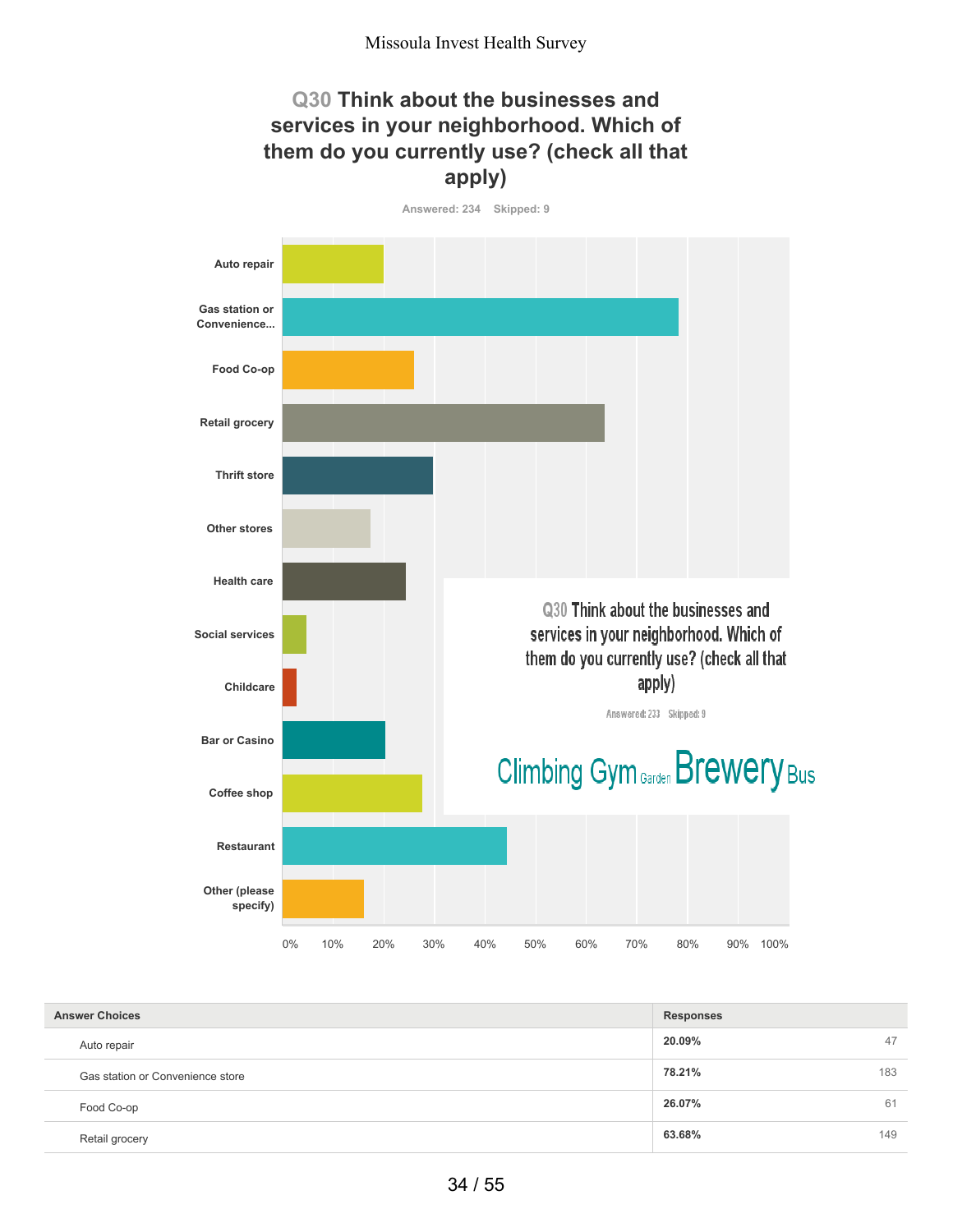| 70<br>29.91%<br>Thrift store<br>41<br>17.52%<br>Other stores<br>57<br>24.36%<br>Health care<br>11<br>4.70%<br>Social services<br>$\overline{7}$<br>2.99%<br>Childcare<br>48<br>20.51%<br>Bar or Casino<br>65<br>27.78%<br>Coffee shop<br>44.44%<br>104<br>Restaurant<br>38<br>16.24%<br>Other (please specify)<br><b>Total Respondents: 234</b> |  |  |
|-------------------------------------------------------------------------------------------------------------------------------------------------------------------------------------------------------------------------------------------------------------------------------------------------------------------------------------------------|--|--|
|                                                                                                                                                                                                                                                                                                                                                 |  |  |
|                                                                                                                                                                                                                                                                                                                                                 |  |  |
|                                                                                                                                                                                                                                                                                                                                                 |  |  |
|                                                                                                                                                                                                                                                                                                                                                 |  |  |
|                                                                                                                                                                                                                                                                                                                                                 |  |  |
|                                                                                                                                                                                                                                                                                                                                                 |  |  |
|                                                                                                                                                                                                                                                                                                                                                 |  |  |
|                                                                                                                                                                                                                                                                                                                                                 |  |  |
|                                                                                                                                                                                                                                                                                                                                                 |  |  |
|                                                                                                                                                                                                                                                                                                                                                 |  |  |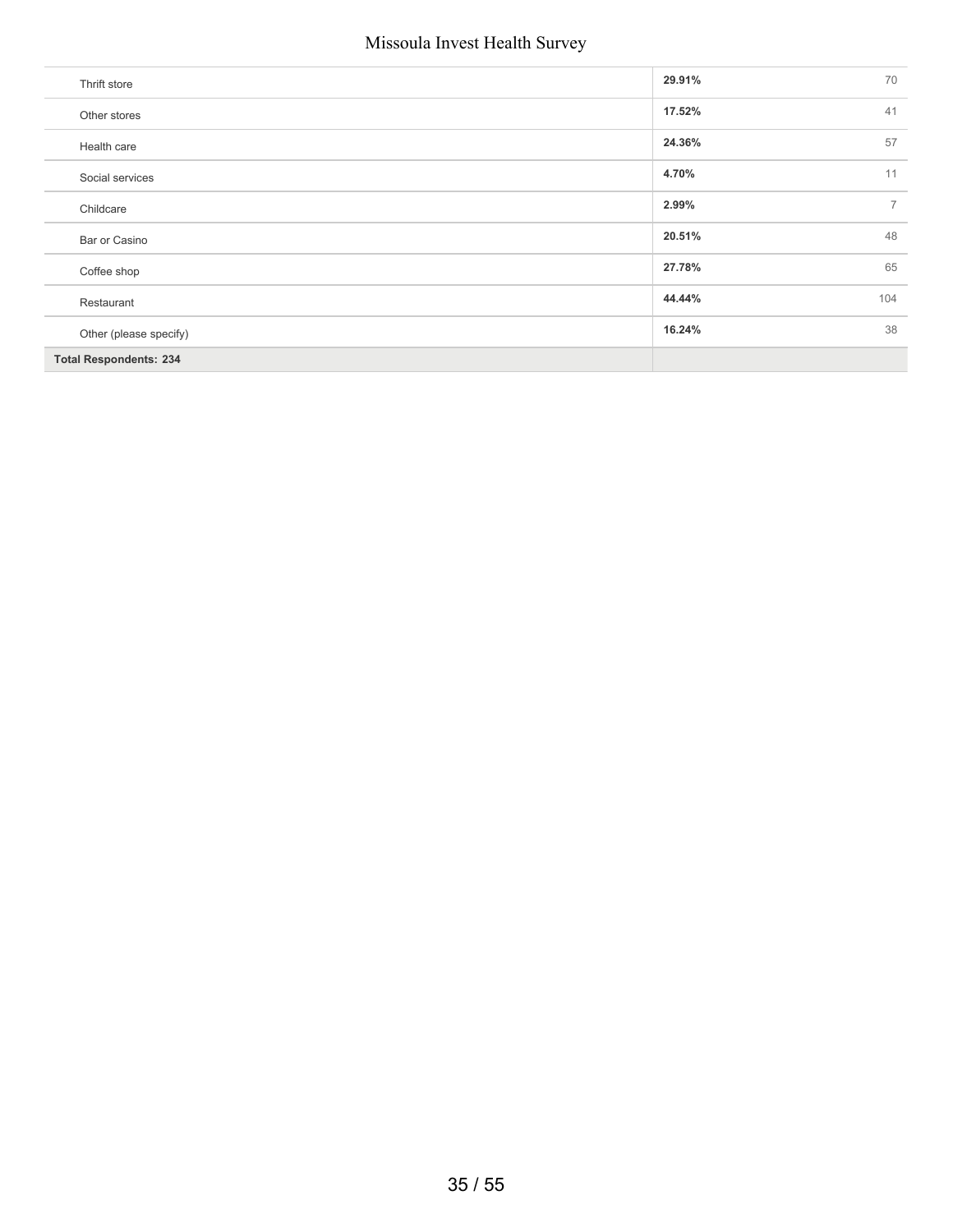**Q31 Which of these types of businesses and services would you like to see in your neighborhood? (check all that apply)**

**Answered: 214 Skipped: 29**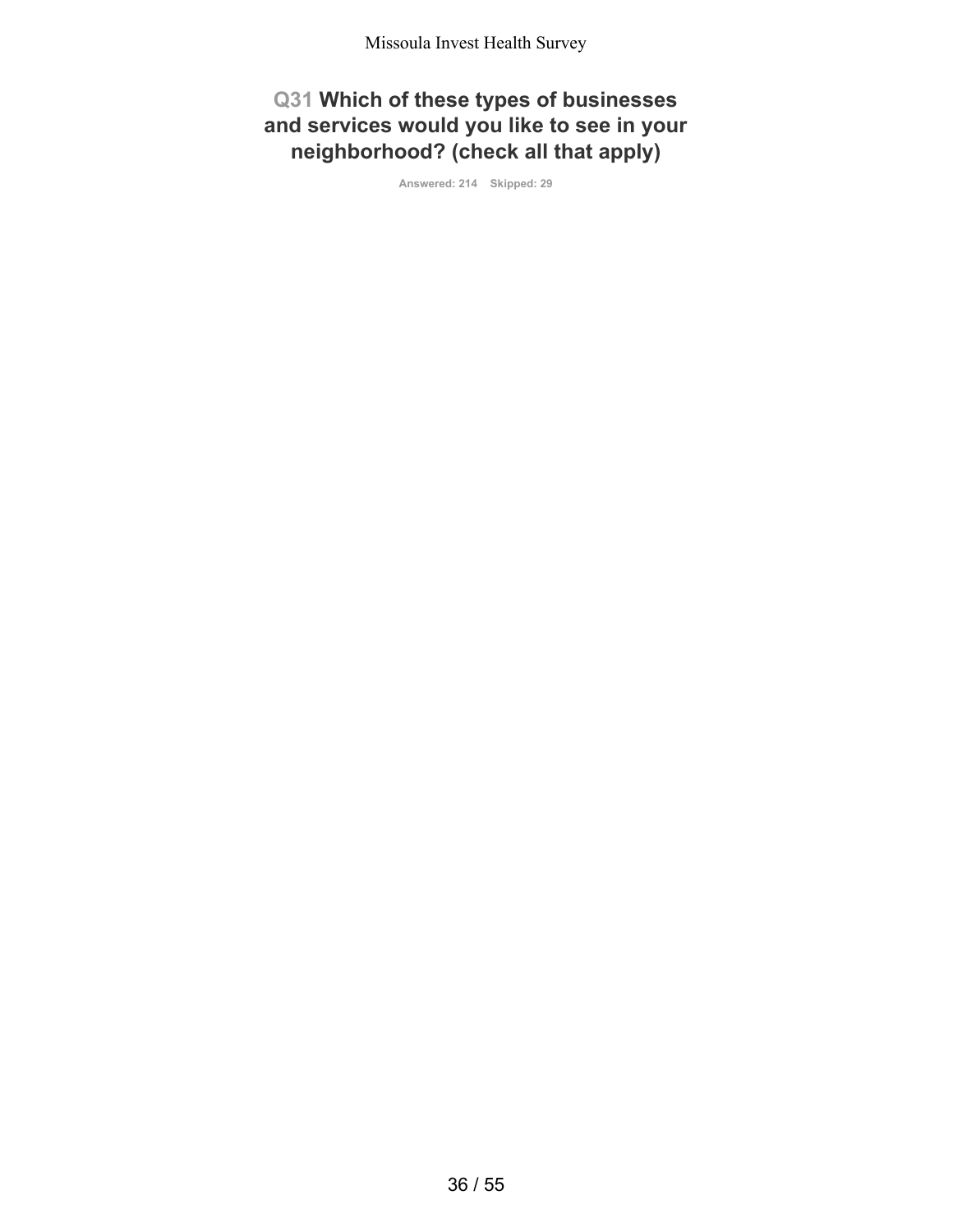

| <b>Answer Choices</b> | <b>Responses</b> |                          |
|-----------------------|------------------|--------------------------|
| Auto repair           | 3.27%            | $\overline{\phantom{a}}$ |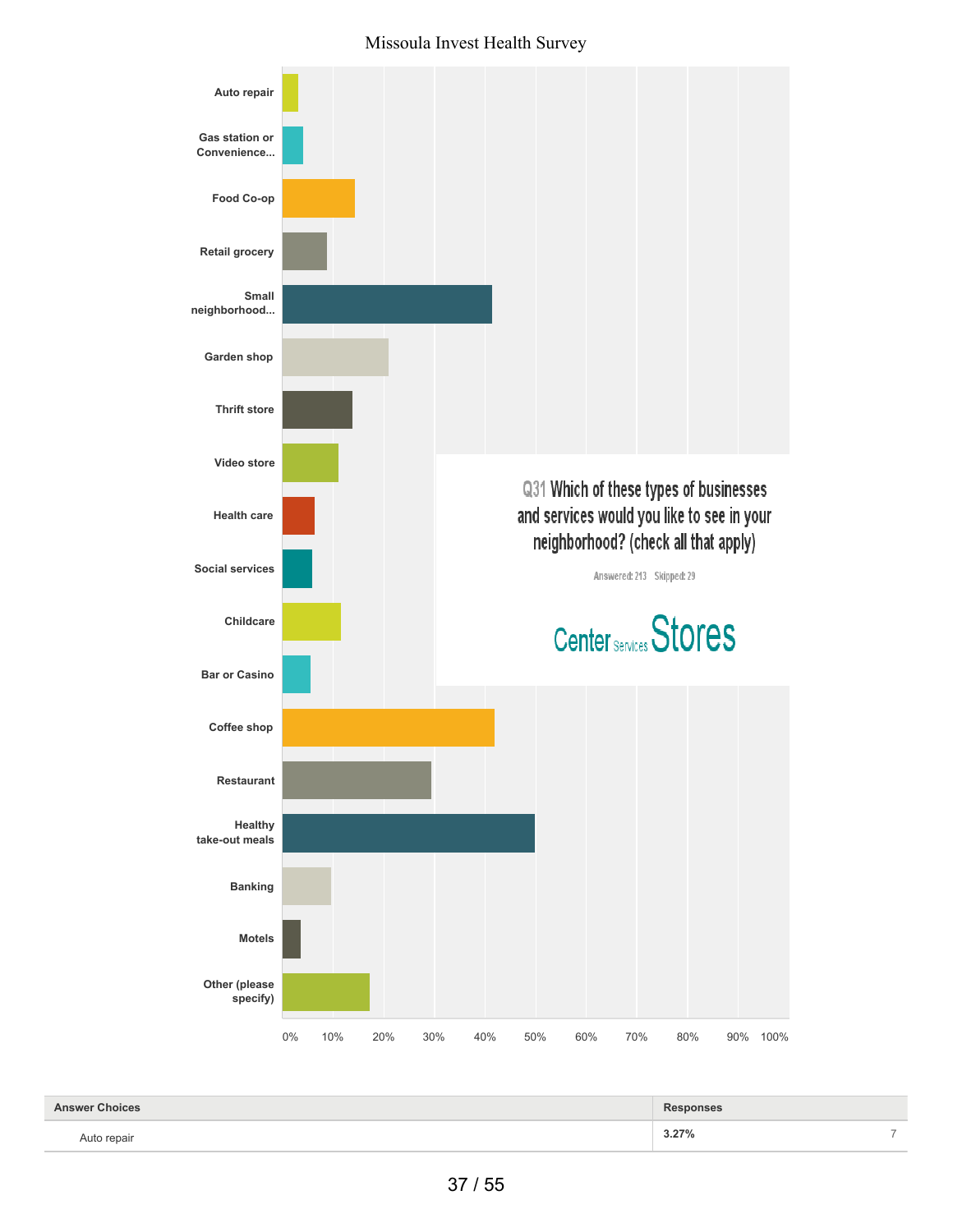| Gas station or Convenience store | 4.21%  | $\mathsf g$ |
|----------------------------------|--------|-------------|
| Food Co-op                       | 14.49% | 31          |
| Retail grocery                   | 8.88%  | 19          |
| Small neighborhood grocery       | 41.59% | 89          |
| Garden shop                      | 21.03% | 45          |
| Thrift store                     | 14.02% | 30          |
| Video store                      | 11.21% | 24          |
| Health care                      | 6.54%  | 14          |
| Social services                  | 6.07%  | 13          |
| Childcare                        | 11.68% | 25          |
| Bar or Casino                    | 5.61%  | 12          |
| Coffee shop                      | 42.06% | 90          |
| Restaurant                       | 29.44% | 63          |
| Healthy take-out meals           | 50.00% | 107         |
| Banking                          | 9.81%  | 21          |
| Motels                           | 3.74%  | $\,8\,$     |
| Other (please specify)           | 17.29% | 37          |
| <b>Total Respondents: 214</b>    |        |             |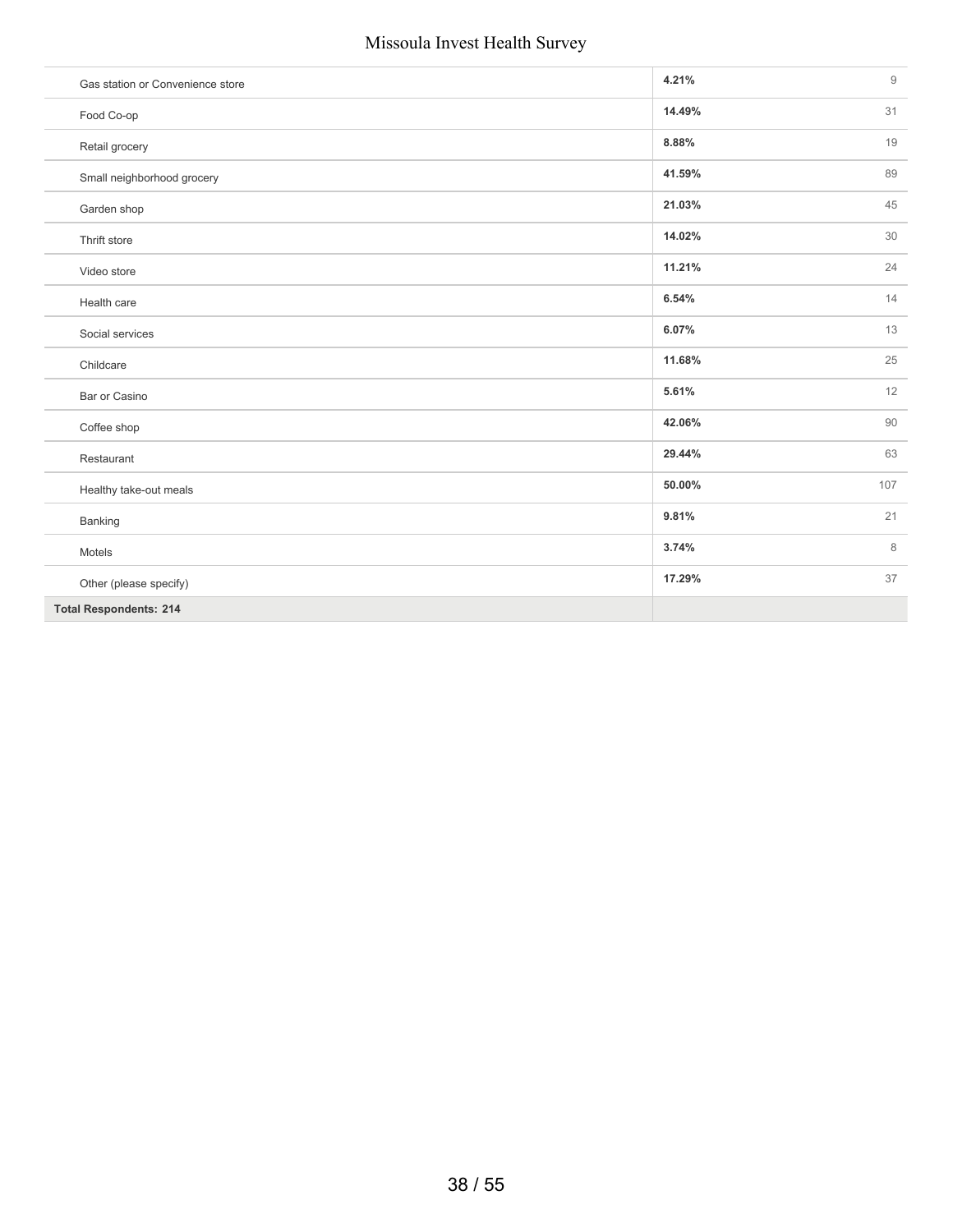### **Q32 What 3 social activities do you think would best support physical activity and mental health in your neighborhood? (choose only 3)**

**Answered: 212 Skipped: 31 After-school programs Car loan or sharing... Childcare co-op Community center with... Dance, drama, or art programs** Q32 What 3 social activities do you think **Preschool** would best support physical activity and **programs** mental health in your neighborhood? (choose only 3) **Senior programs** Answered: 211 Skipped: 31 **Teen programs** Not Specified Neighborhood Sidewalks **Other (please specify)** 0% 10% 20% 30% 40% 50% 60% 70% 80% 90% 100%

| <b>Answer Choices</b>                             | <b>Responses</b> |  |
|---------------------------------------------------|------------------|--|
| After-school programs                             | 71<br>33.49%     |  |
| Car loan or sharing programs                      | 14<br>6.60%      |  |
| Childcare co-op                                   | 47<br>22.17%     |  |
| Community center with space for physical activity | 66.04%<br>140    |  |
| Dance, drama, or art programs                     | 66<br>31.13%     |  |
| Preschool programs                                | 26<br>12.26%     |  |
| Senior programs                                   | 62<br>29.25%     |  |
| Teen programs                                     | 50<br>23.58%     |  |
| Other (please specify)                            | 26<br>12.26%     |  |
| <b>Total Respondents: 212</b>                     |                  |  |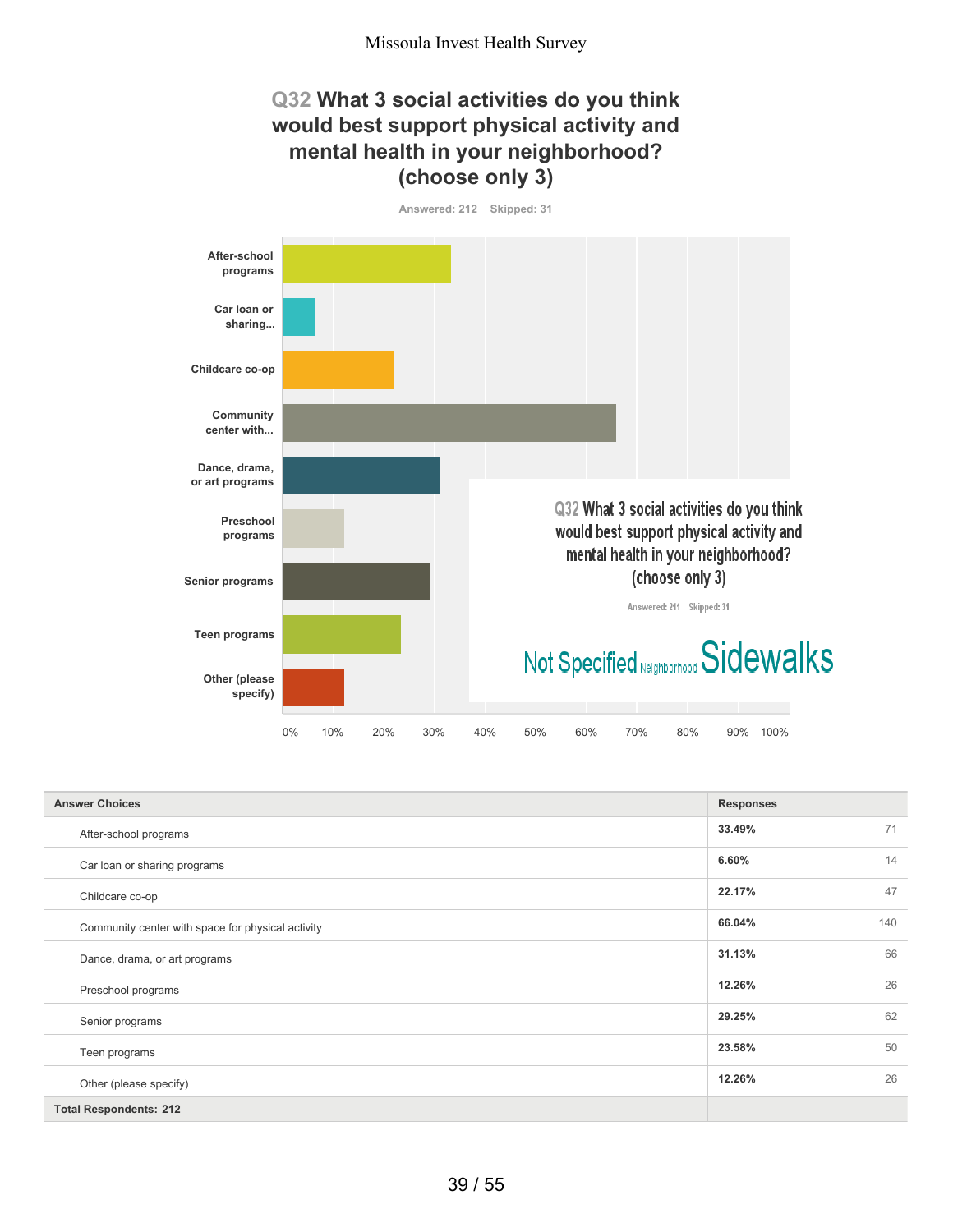### **Q33 During the last 12 months, how often did you use each of the following near where you live:**



|                              | Often  | <b>Sometimes</b> | Rarely | <b>Never</b> | Not near me | <b>Total</b> | <b>Weighted Average</b> |
|------------------------------|--------|------------------|--------|--------------|-------------|--------------|-------------------------|
| Public transportation        | 12.93% | 16.38%           | 18.10% | 52.16%       | 0.43%       |              |                         |
|                              | 30     | 38               | 42     | 121          |             | 232          | 3.11                    |
| Sidewalks                    | 62.29% | 22.46%           | 6.78%  | 5.08%        | 3.39%       |              |                         |
|                              | 147    | 53               | 16     | 12           | 8           | 236          | 1.65                    |
| <b>Bike lanes</b>            | 32.16% | 14.98%           | 11.01% | 36.12%       | 5.73%       |              |                         |
|                              | 73     | 34               | 25     | 82           | 13          | 227          | 2.68                    |
| Recreational paths or trails | 43.23% | 25.76%           | 7.86%  | 13.54%       | 9.61%       |              |                         |
|                              | 99     | 59               | 18     | 31           | 22          | 229          | 2.21                    |
| Local streets and roads      | 86.75% | 9.40%            | 2.14%  | 1.71%        | $0.00\%$    |              |                         |
|                              | 203    | 22               | 5      | 4            | $\Omega$    | 234          | 1.19                    |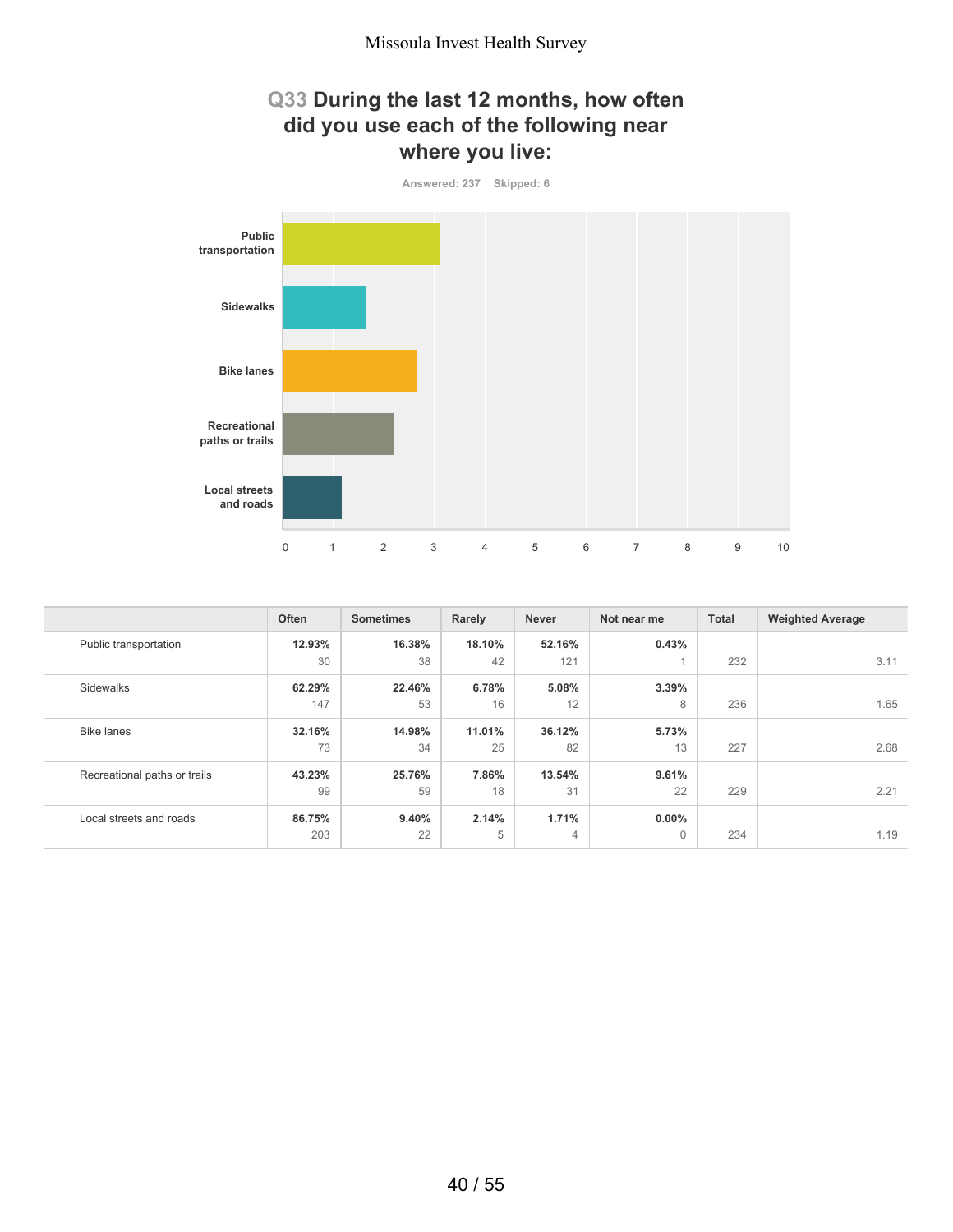### **Q34 During the last 12 months, have you gone to a park, playground, or other green space?**



| <b>Answer Choices</b> | <b>Responses</b> |
|-----------------------|------------------|
| Yes                   | 90.50%<br>200    |
| No                    | 9.50%<br>21      |
| <b>Total</b>          | 221              |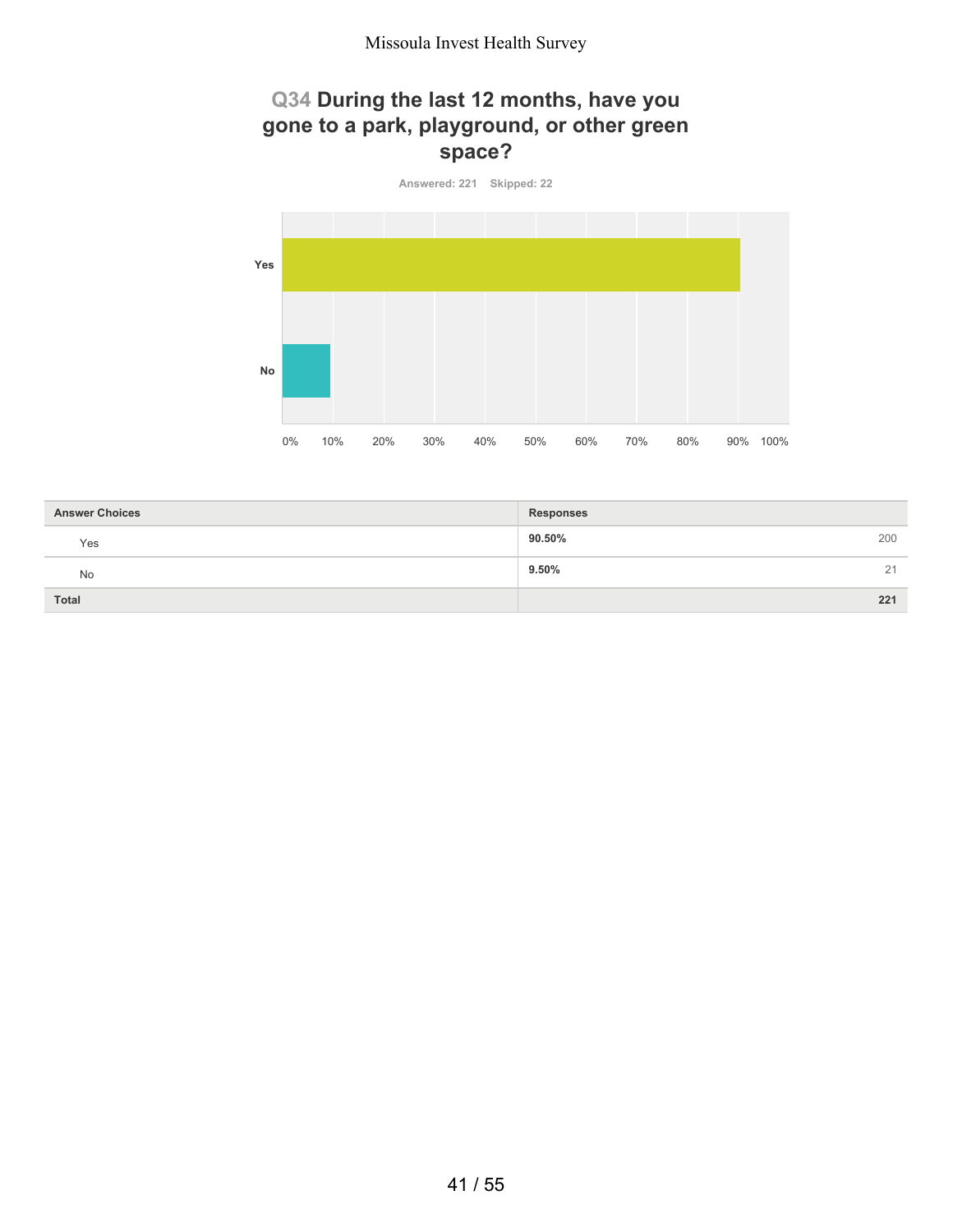#### **Q35 If you answered NO, what is the major reason you did not go to a park, playground, or green space? (if you answered yes to the previous question, please skip this question)**





| <b>Answer Choices</b>                | <b>Responses</b> |    |
|--------------------------------------|------------------|----|
| There are no place like that near me | 12.50%           | 3  |
| I am not interested in going         | 37.50%           | 9  |
| I have no way of getting there       | 8.33%            | 2  |
| It is not safe there                 | 8.33%            | 2  |
| Other (please specify)               | 33.33%           | 8  |
| <b>Total</b>                         |                  | 24 |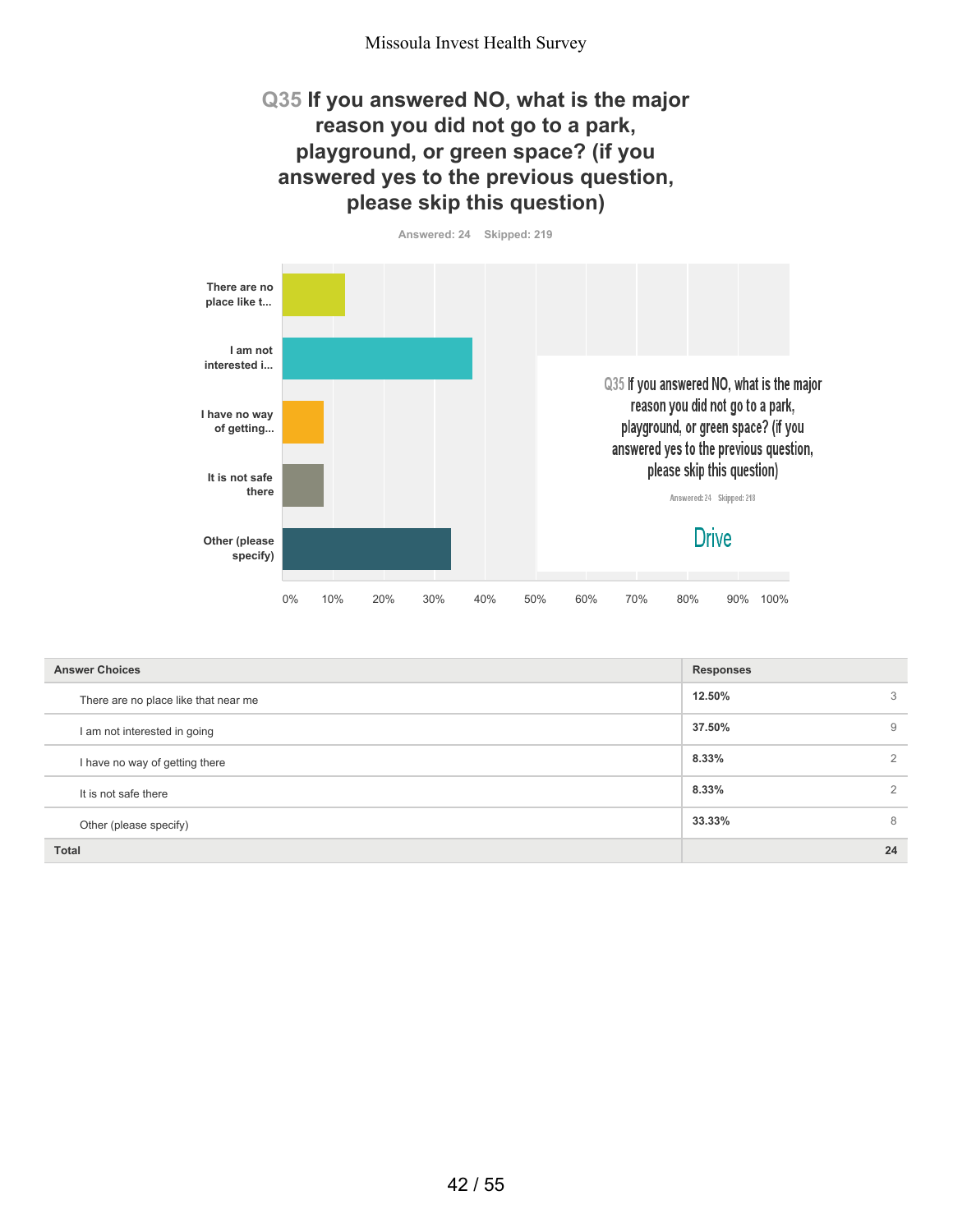### **Q36 What 3 improvements to park and recreation facilities do you think would best support physical activity and mental health in your neighborhood? (choose only 3)**

**Answered: 216 Skipped: 27 Baseball fields Soccer fields Basketball courts Tennis courts Volleyball courts Better street lighting Better trail access Community center Community gardens Complete sidewalks Outdoor winter ice rink** Q36 What 3 improvements to park and **Playground improvements** recreation facilities do you think would best support physical activity and mental health **All-ability** in your neighborhood? (choose only 3) **equipment** Answered: 215 Skipped: 27 **None** Nearby Lighting Natural Areas Trail Park Bike **Other (please specify)** 0% 10% 20% 30% 40% 50% 60% 70% 80% 90% 100%

| <b>Answer Choices</b> | <b>Responses</b> |  |
|-----------------------|------------------|--|
| Baseball fields       | 6.02%            |  |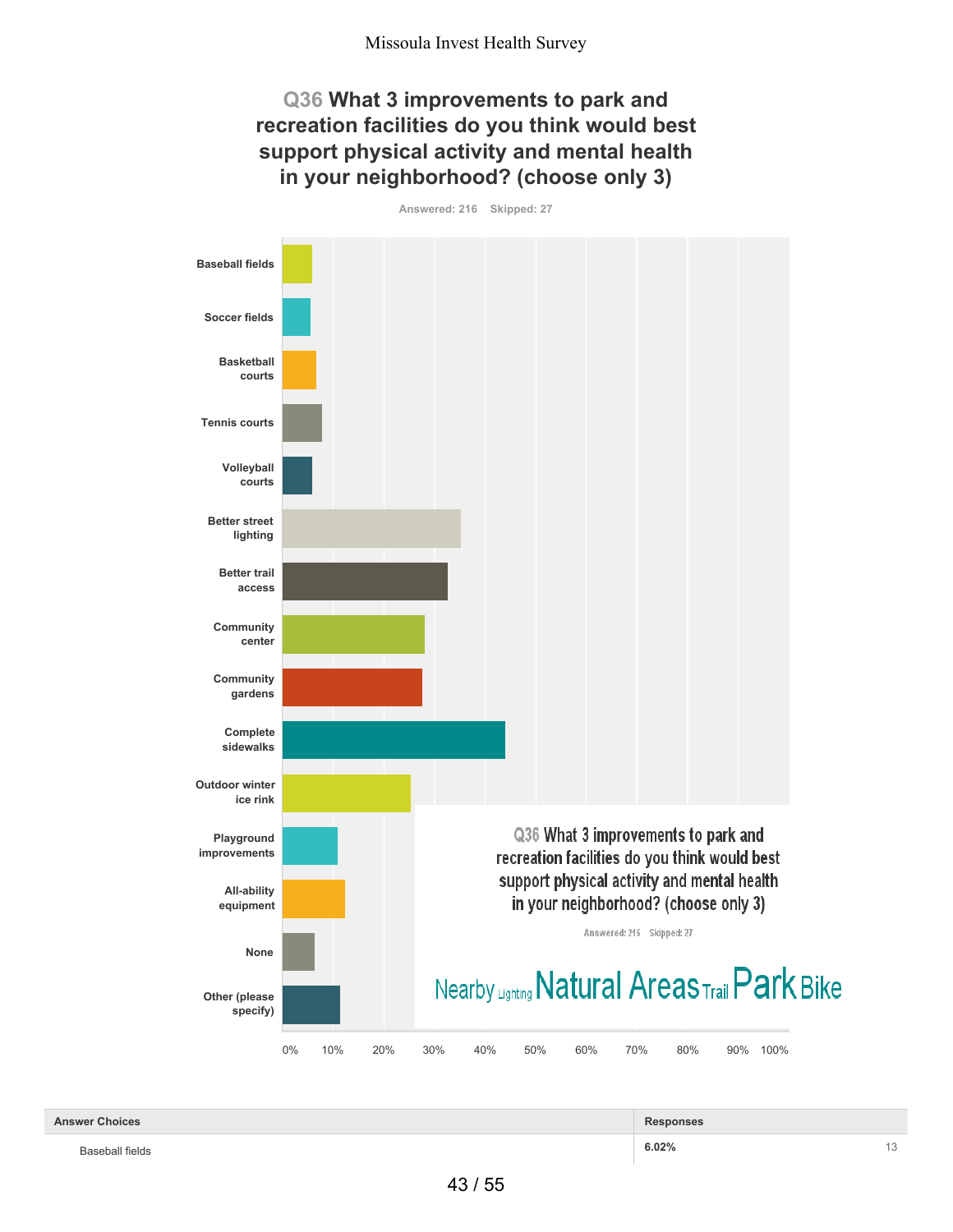| Soccer fields                 | 5.56%  | 12 |
|-------------------------------|--------|----|
| <b>Basketball courts</b>      | 6.94%  | 15 |
| Tennis courts                 | 7.87%  | 17 |
| Volleyball courts             | 6.02%  | 13 |
| Better street lighting        | 35.19% | 76 |
| Better trail access           | 32.87% | 71 |
| Community center              | 28.24% | 61 |
| Community gardens             | 27.78% | 60 |
| Complete sidewalks            | 43.98% | 95 |
| Outdoor winter ice rink       | 25.46% | 55 |
| Playground improvements       | 11.11% | 24 |
| All-ability equipment         | 12.50% | 27 |
| None                          | 6.48%  | 14 |
| Other (please specify)        | 11.57% | 25 |
| <b>Total Respondents: 216</b> |        |    |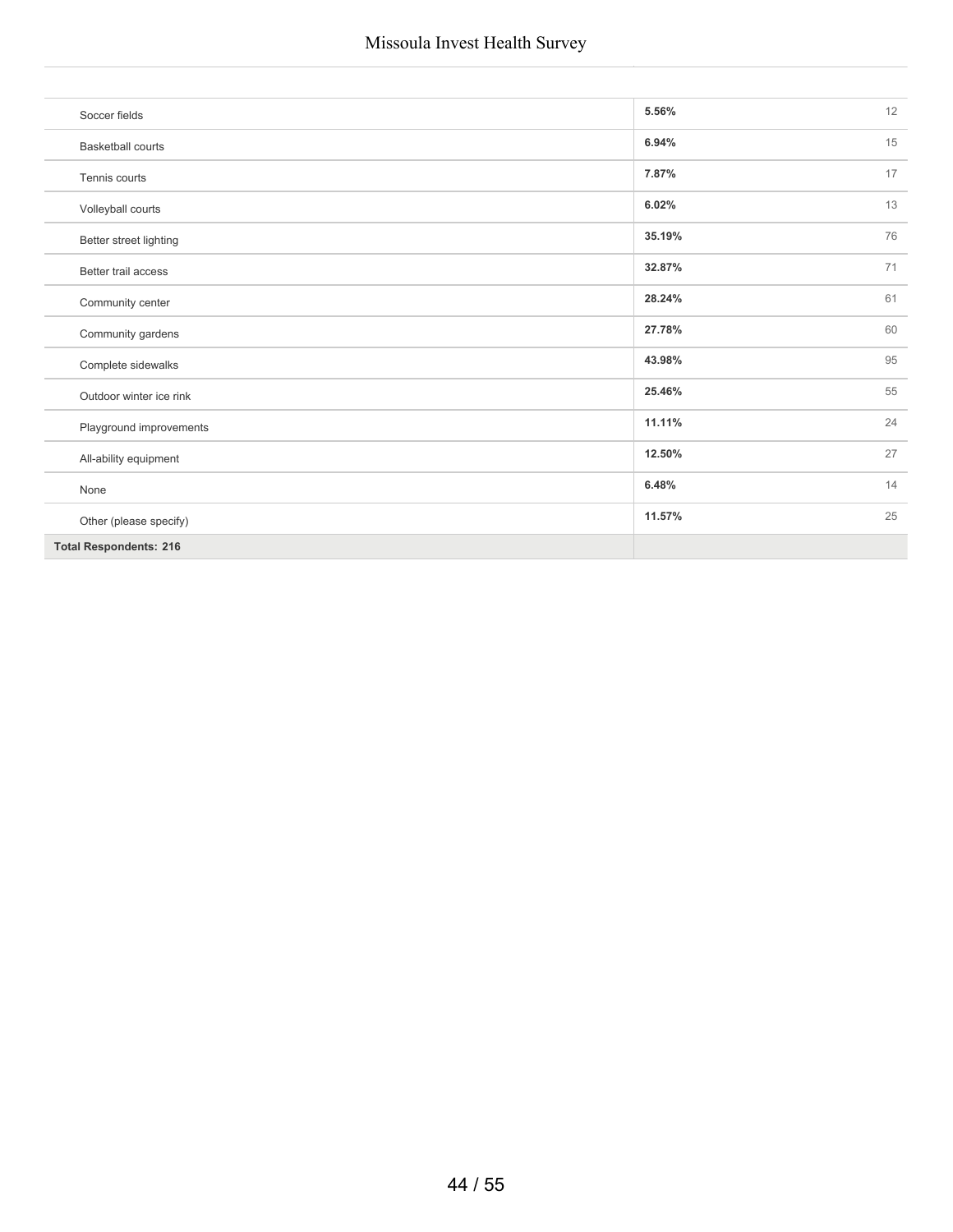

#### **Q37 What form of transportation do you use the most?**

| <b>Answer Choices</b>  | <b>Responses</b>           |
|------------------------|----------------------------|
| Bicycle                | 11.26%<br>25               |
| <b>Bus</b>             | 14<br>6.31%                |
| Car                    | 68.92%<br>153              |
| Car pool               | $0.90\%$<br>$\overline{2}$ |
| Motorcycle or scooter  | $\mathbf 0$<br>$0.00\%$    |
| Walking                | 16<br>7.21%                |
| Other (please specify) | 12<br>5.41%                |
| <b>Total</b>           | 222                        |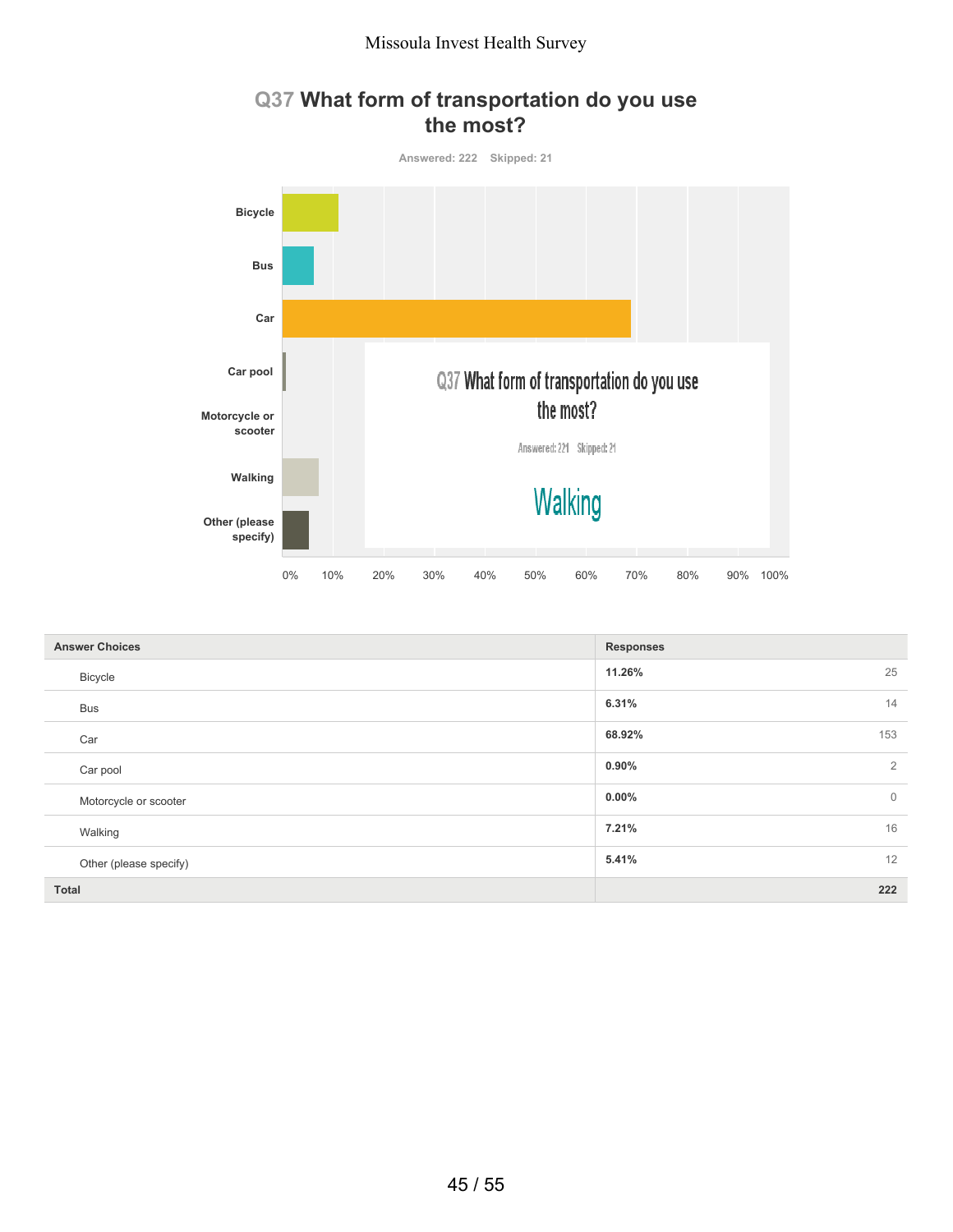#### **Q38 What factors make it difficult for you to bike, walk and bus?**



| (no label)  |                      |                            |                           |                            |                                              |                           |                                           |                                    |              |
|-------------|----------------------|----------------------------|---------------------------|----------------------------|----------------------------------------------|---------------------------|-------------------------------------------|------------------------------------|--------------|
|             | It takes<br>too long | I feel<br>unsafe<br>biking | I am always<br>in a hurry | I do not<br>have a<br>bike | <b>Unplowed streets</b><br>make it difficult | There are no<br>sidewalks | <b>Bus schedules</b><br>don't work for me | I do not know the<br>bus schedules | <b>Total</b> |
| <b>Bike</b> | 11.59%               | 30.49%                     | 9.15%                     | 18.29%                     | 30.49%                                       | $0.00\%$                  | $0.00\%$                                  | $0.00\%$                           |              |
|             | 19                   | 50                         | 15                        | 30                         | 50                                           | $\mathbf{0}$              | $\Omega$                                  | 0                                  | 164          |
| Walk        | 45.32%               | 1.44%                      | 14.39%                    | $0.00\%$                   | 15.11%                                       | 23.02%                    | 0.72%                                     | $0.00\%$                           |              |
|             | 63                   | $\overline{2}$             | 20                        | 0                          | 21                                           | 32                        |                                           | $\Omega$                           | 139          |
| <b>Bus</b>  | 20.45%               | $0.00\%$                   | 11.36%                    | $0.00\%$                   | 1.52%                                        | $0.00\%$                  | 50.76%                                    | 15.91%                             |              |
|             | 27                   | $\mathbf{0}$               | 15                        | $\mathbf 0$                | $\overline{2}$                               | $\mathbf{0}$              | 67                                        | 21                                 | 132          |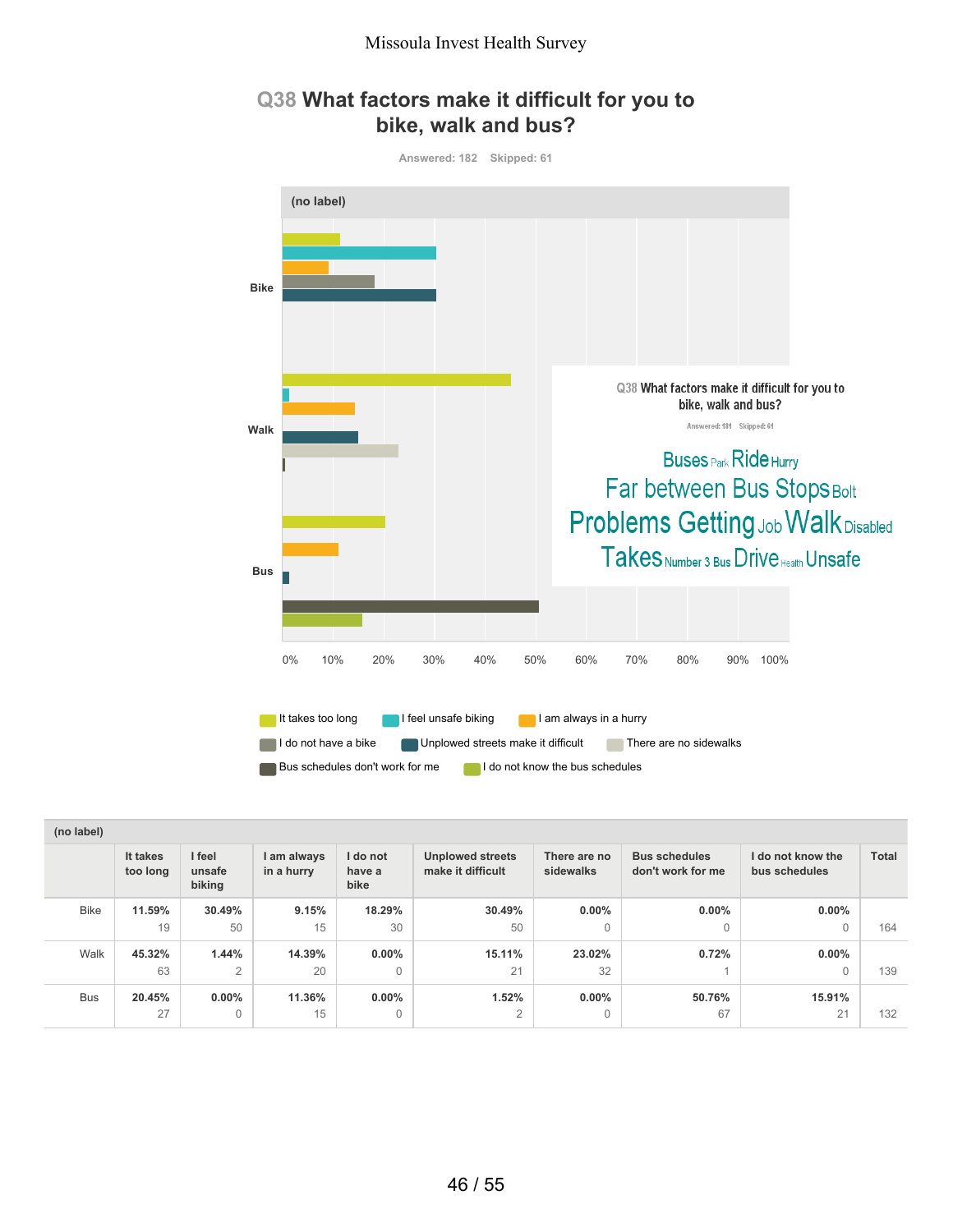

# **Q39 My neighborhood is safe.**

| <b>Answer Choices</b>    | <b>Responses</b> |
|--------------------------|------------------|
| Somewhat agree           | 32.59%<br>73     |
| Agree                    | 65<br>29.02%     |
| <b>Strongly Agree</b>    | 15<br>6.70%      |
| Somewhat disagree        | 37<br>16.52%     |
| <b>Disagree</b>          | 26<br>11.61%     |
| <b>Strongly Disagree</b> | 8<br>3.57%       |
| <b>Total</b>             | 224              |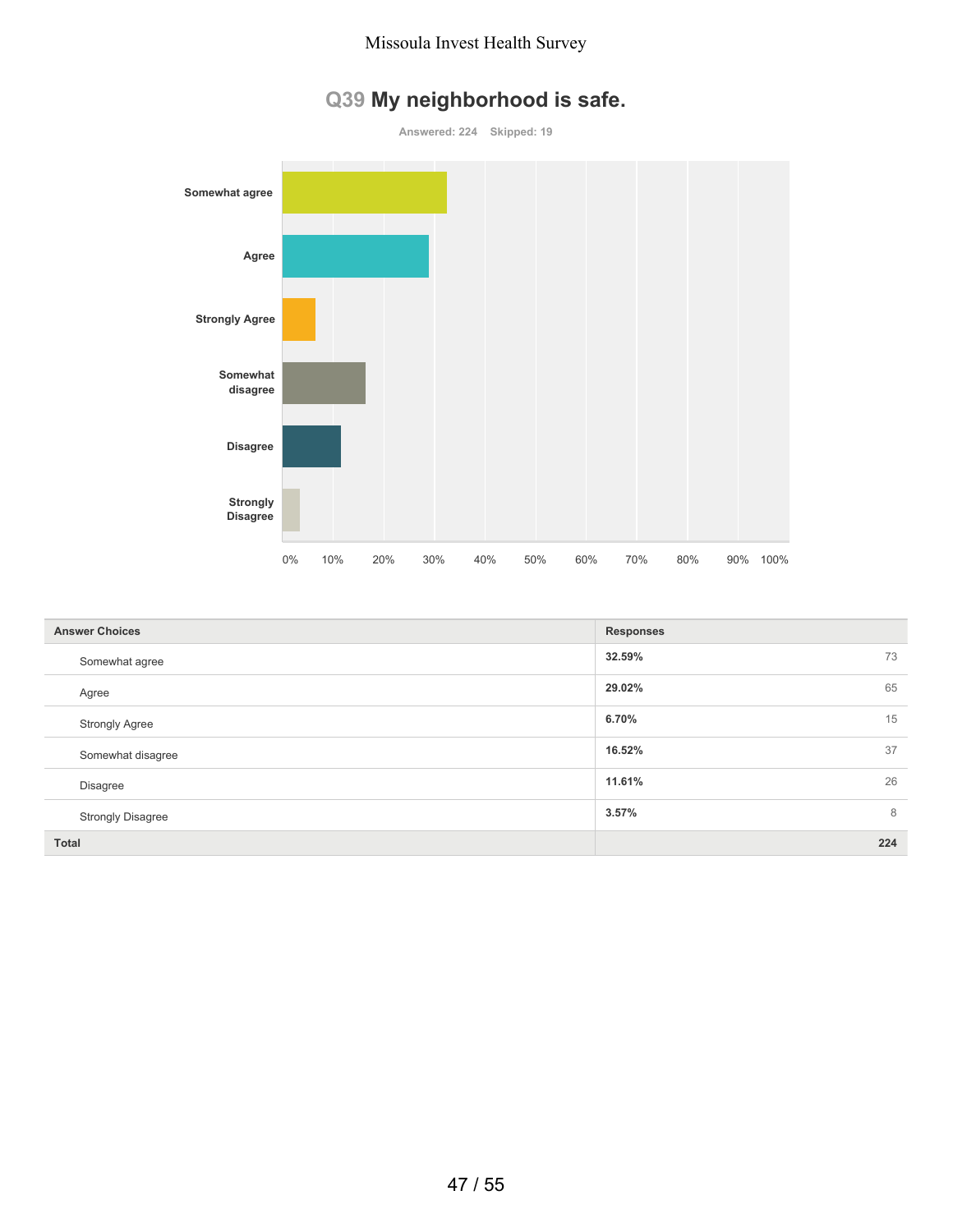

# **Q40 What is your martial status?**

| <b>Answer Choices</b> | <b>Responses</b> |
|-----------------------|------------------|
| Married               | 34.19%<br>80     |
| Single                | 42.74%<br>100    |
| Divorced              | 16.67%<br>39     |
| Widowed               | 6.41%<br>15      |
| <b>Total</b>          | 234              |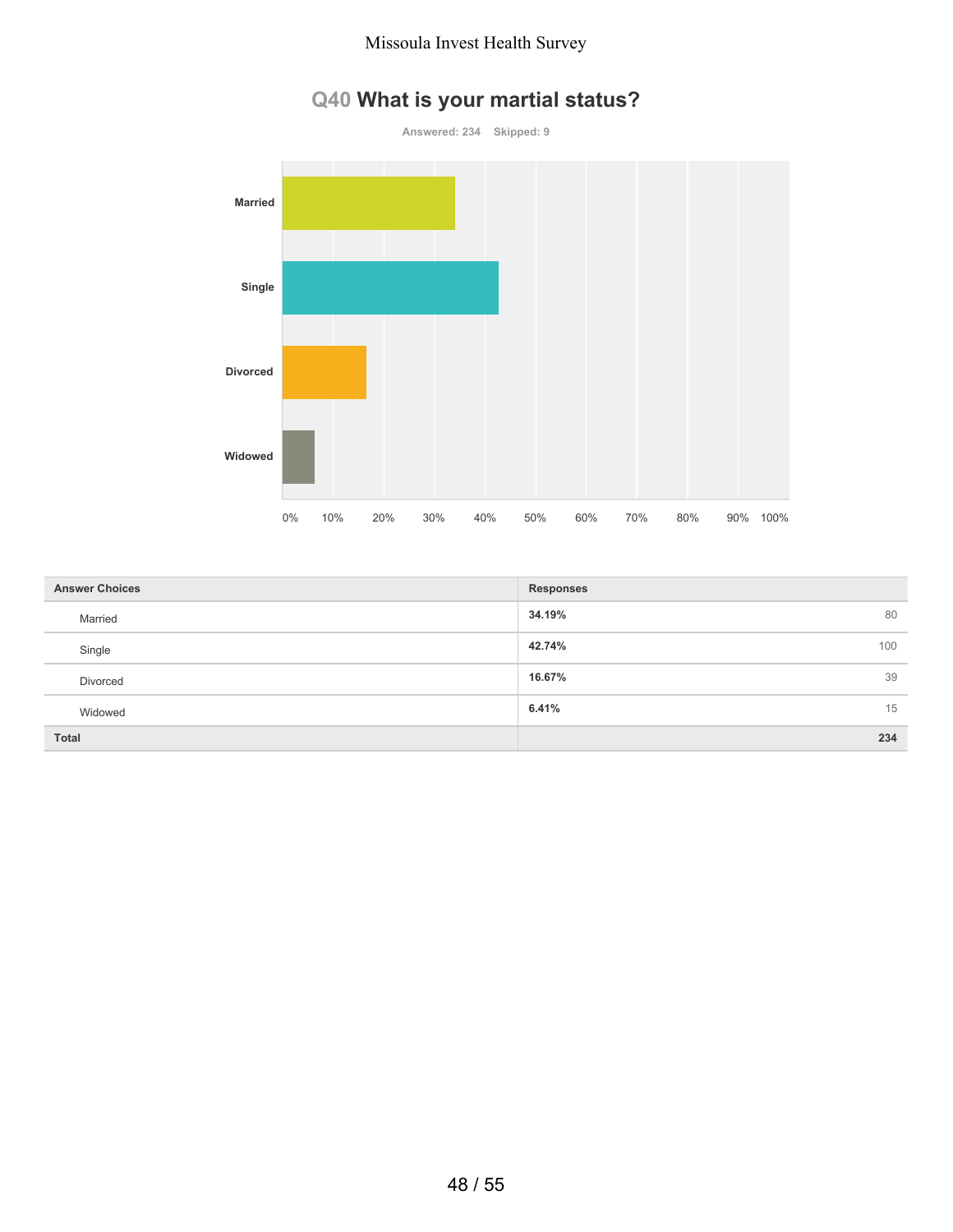### **Q41 How many people live in your household? Count yourself.**

**Answered: 232 Skipped: 11**



| <b>Answer Choices</b> | <b>Responses</b>           |  |
|-----------------------|----------------------------|--|
| 1-3 people            | 89.22%<br>207              |  |
| 4-6 people            | 25<br>10.78%               |  |
| 7-9 people            | $0.00\%$<br>$\overline{0}$ |  |
| <b>Total</b>          | 232                        |  |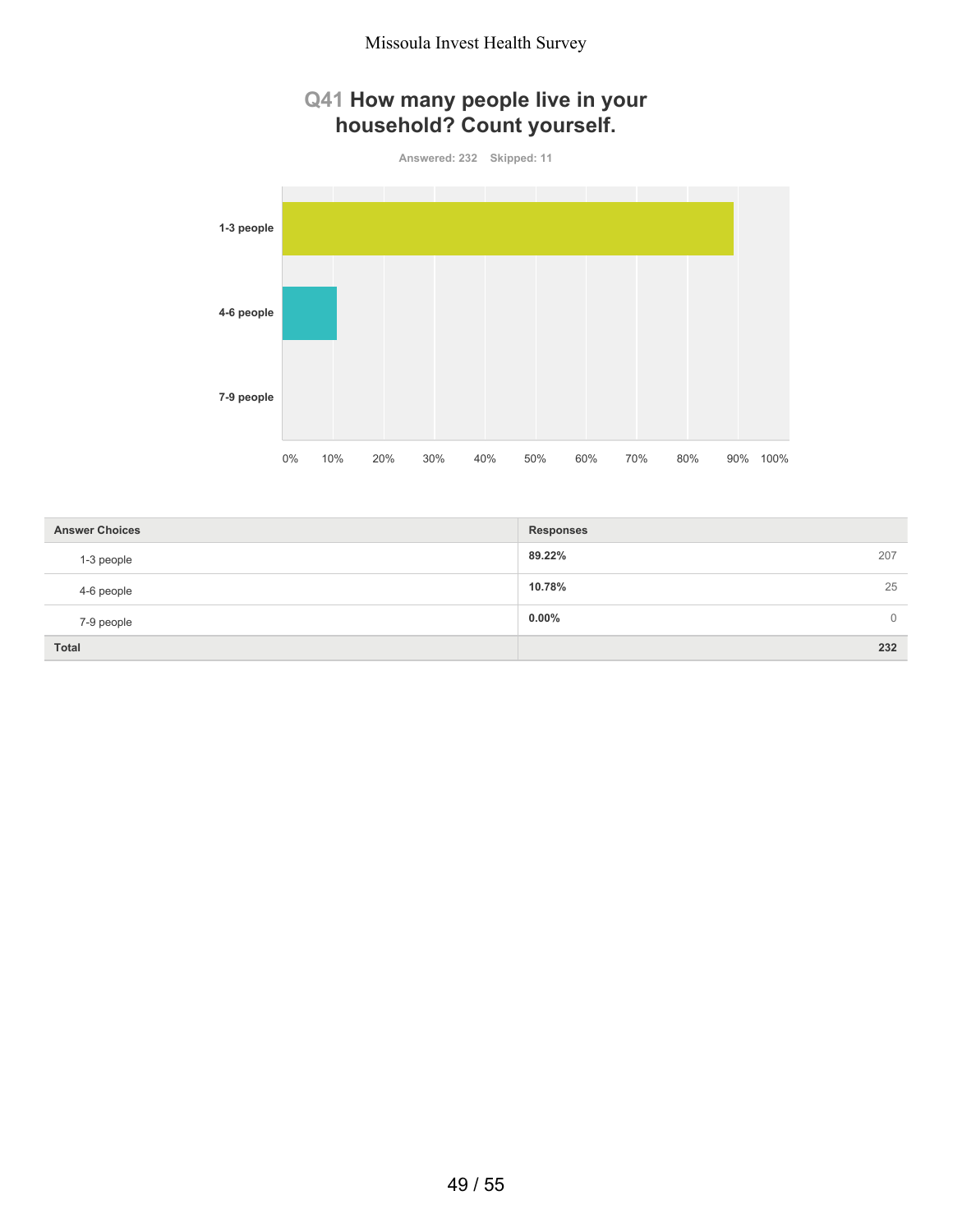



| <b>Answer Choices</b> | <b>Responses</b> |
|-----------------------|------------------|
| \$0-35,000            | 120<br>51.72%    |
| \$35,001-45,000       | 31<br>13.36%     |
| \$45,001-55,000       | 26<br>11.21%     |
| \$55,001-65,000       | 17<br>7.33%      |
| \$65,001-75,000       | 14<br>6.03%      |
| Above \$75,000        | 24<br>10.34%     |
| Total                 | 232              |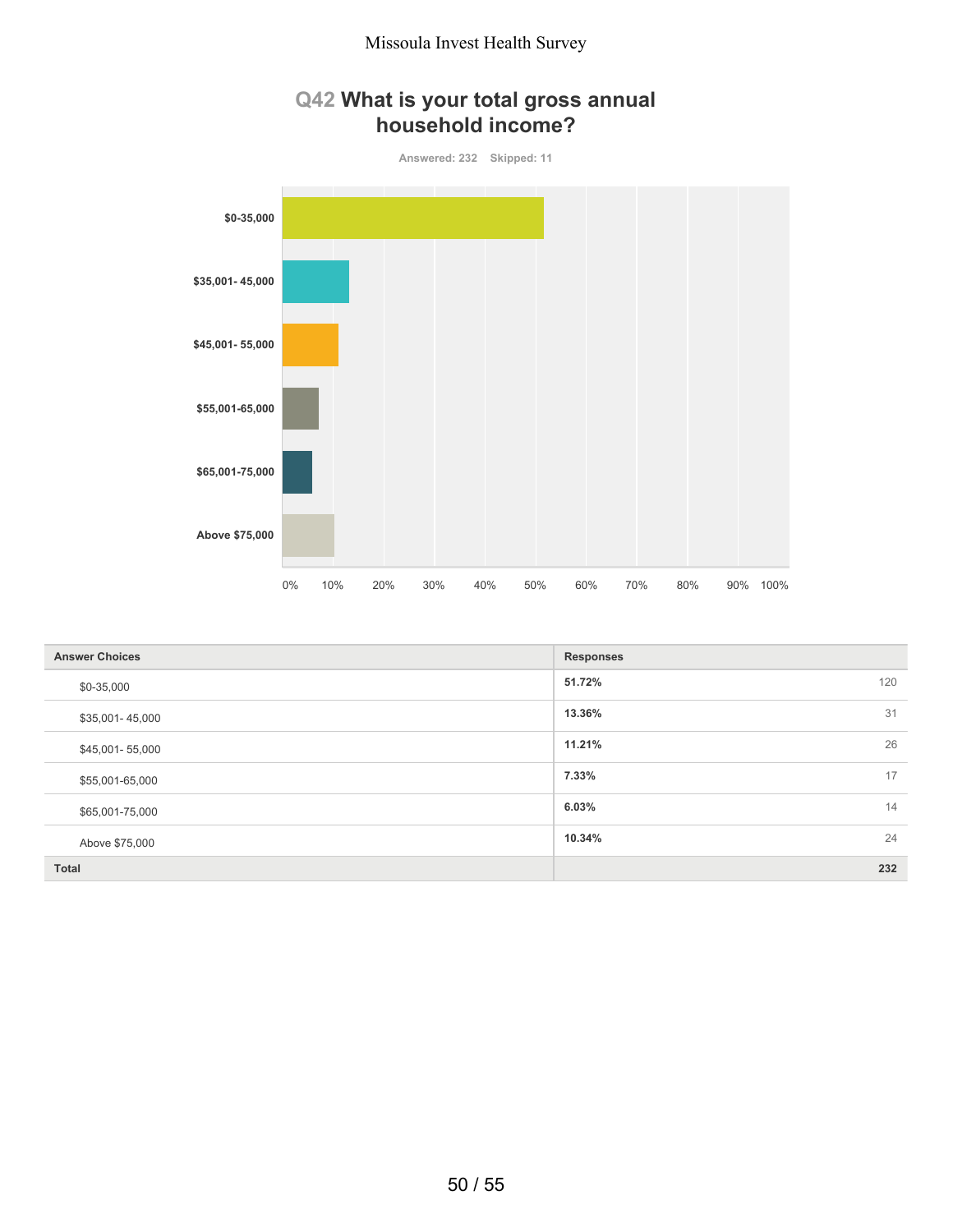# **Q43 How do you define your gender?**



0% 10% 20% 30% 40% 50% 60% 70% 80% 90% 100%

**64.26%** 151 **34.04%** 80 **0.43%** 1 **1.28%** 3 **0.00%** 0 **Total 235 Answer Choices Responses** Female Male Transgender Prefer not to answer Other (please specify)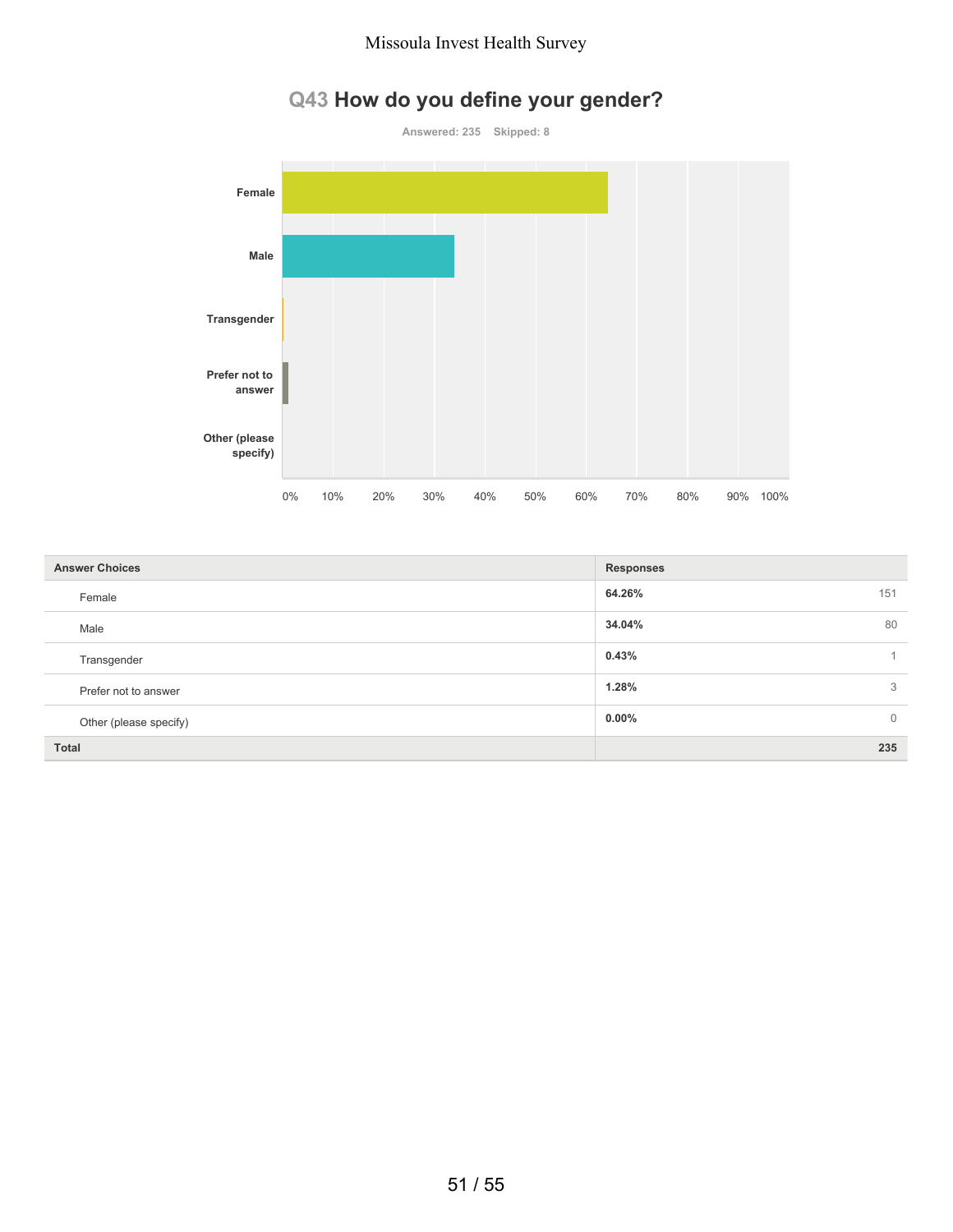# **Q44 What is your race?**

**Answered: 234 Skipped: 9**



| <b>Answer Choices</b>             | <b>Responses</b>         |
|-----------------------------------|--------------------------|
| American Indian/Alaskan Native    | 6.41%<br>15              |
| Asian                             | $\overline{2}$<br>0.85%  |
| African American                  | $\mathbf{0}$<br>$0.00\%$ |
| Caucasian/ White                  | 84.62%<br>198            |
| Hispanic/ Latino                  | 2<br>0.85%               |
| Mixed Race                        | $\overline{7}$<br>2.99%  |
| Native Hawaiian/ Pacific Islander | $\mathbf{0}$<br>$0.00\%$ |
| Prefer not to answer              | 10<br>4.27%              |
| <b>Total</b>                      | 234                      |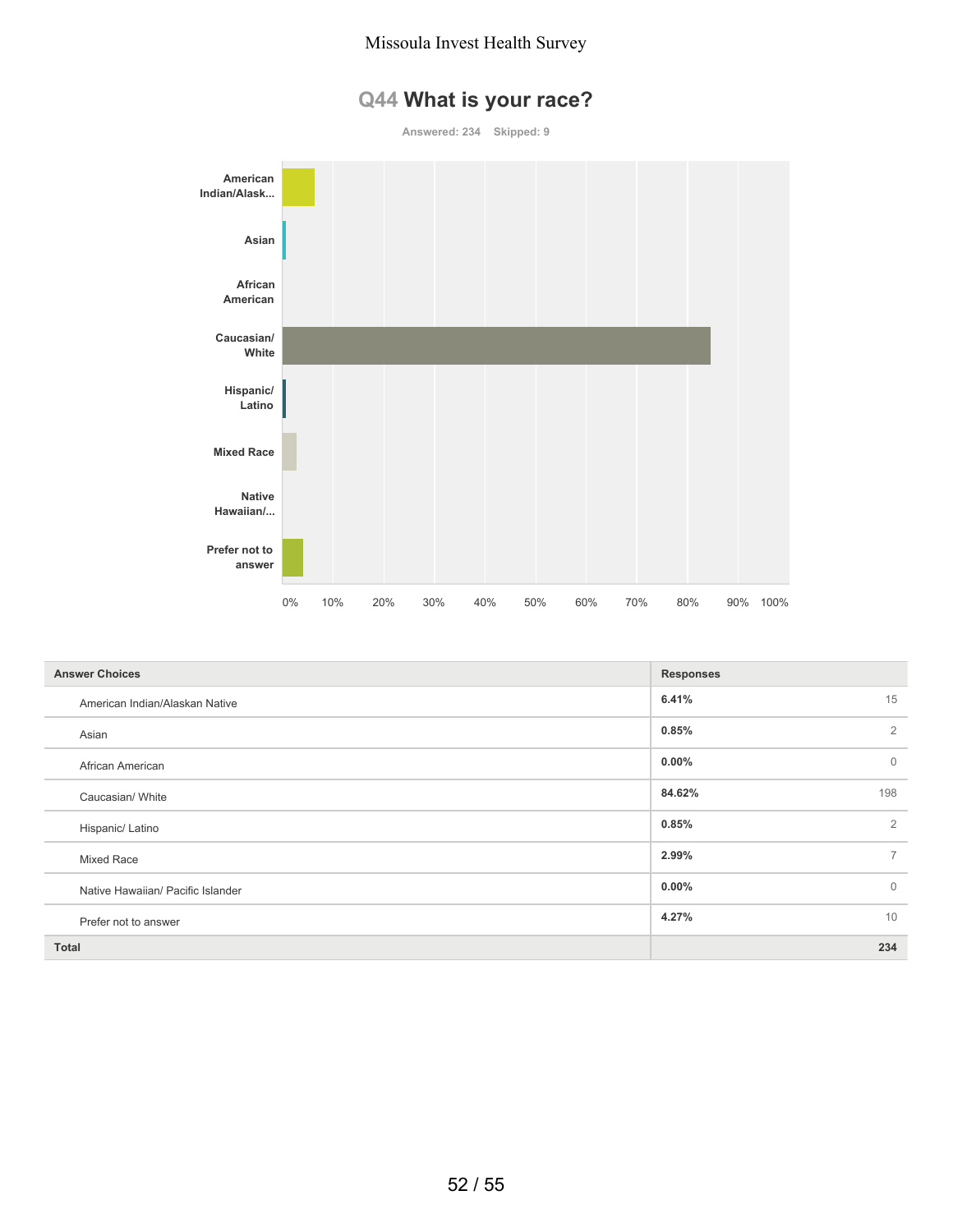



| <b>Answer Choices</b>          | <b>Responses</b> |
|--------------------------------|------------------|
| Employed full-time             | 106<br>45.69%    |
| Employed part-time             | 29<br>12.50%     |
| Unemployed                     | 10<br>4.31%      |
| <b>SSI Disabled</b>            | 20<br>8.62%      |
| Retired                        | 41<br>17.67%     |
| Stay-at-home caregiver/ Parent | 6<br>2.59%       |
| Student                        | 11<br>4.74%      |
| Other (please specify)         | 9<br>3.88%       |
| <b>Total</b>                   | 232              |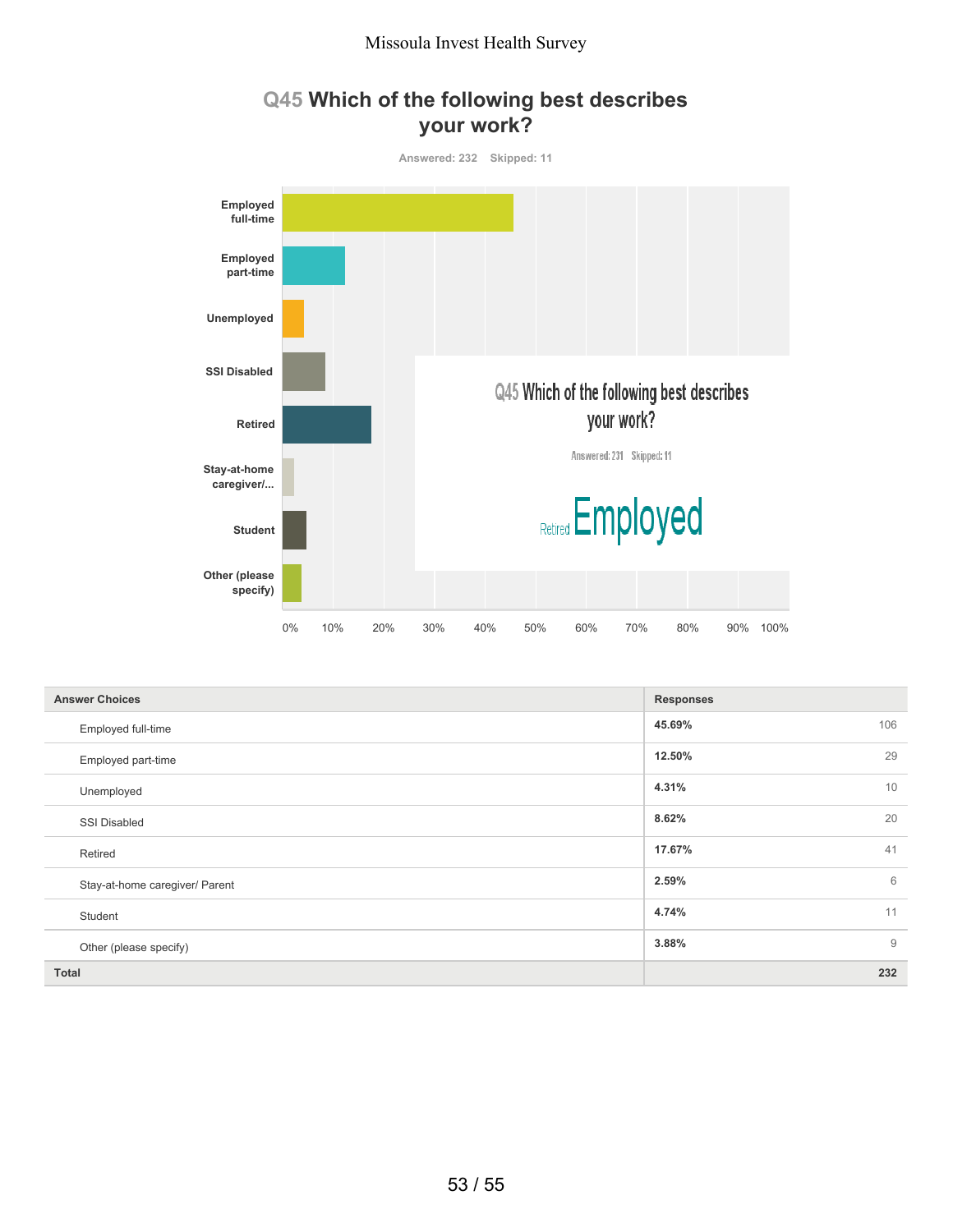

# **Q46 How much schooling do you have?**

| <b>Answer Choices</b>                   | <b>Responses</b>        |
|-----------------------------------------|-------------------------|
| Some high school, no diploma            | 1.73%<br>$\overline{4}$ |
| High school diploma or GED              | 24<br>10.39%            |
| Some college, no degree                 | 38<br>16.45%            |
| Trade, technical or vocational training | 21<br>9.09%             |
| Associate's Degree                      | 11<br>4.76%             |
| <b>Bachelor's Degree</b>                | 33.77%<br>78            |
| Master's Degree                         | 50<br>21.65%            |
| Doctorate Degree                        | 2.16%<br>5              |
| <b>Total</b>                            | 231                     |